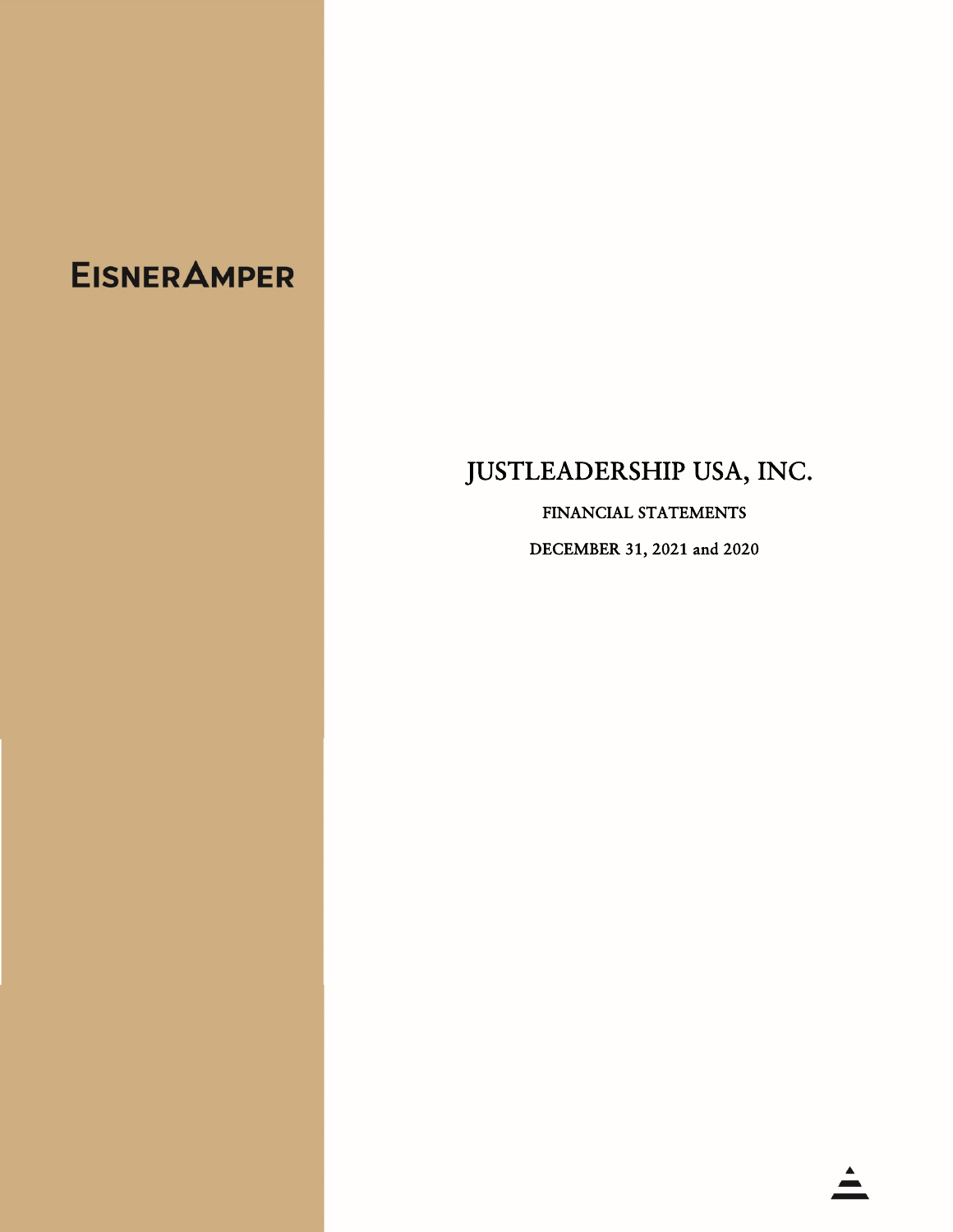# **Contents**

|                                                                                                                                             | Page |
|---------------------------------------------------------------------------------------------------------------------------------------------|------|
| <b>Independent Auditors' Report</b>                                                                                                         | 1    |
| <b>Financial Statements</b>                                                                                                                 |      |
| Statements of financial position as of December 31, 2021 and 2020                                                                           | 3    |
| Statement of activities for the year ended December 31, 2021 (with summarized<br>information for the year ended December 31, 2020)          | 4    |
| Statement of activities for the year ended December 31, 2020                                                                                | 5    |
| Statement of functional expenses for the year ended December 31, 2021 (with summarized<br>information for the year ended December 31, 2020) | 6    |
| Statement of functional expenses for the year ended December 31, 2020                                                                       | 7    |
| Statements of cash flows for the years ended December 31, 2021 and 2020                                                                     | 8    |
| Notes to financial statements                                                                                                               | 9    |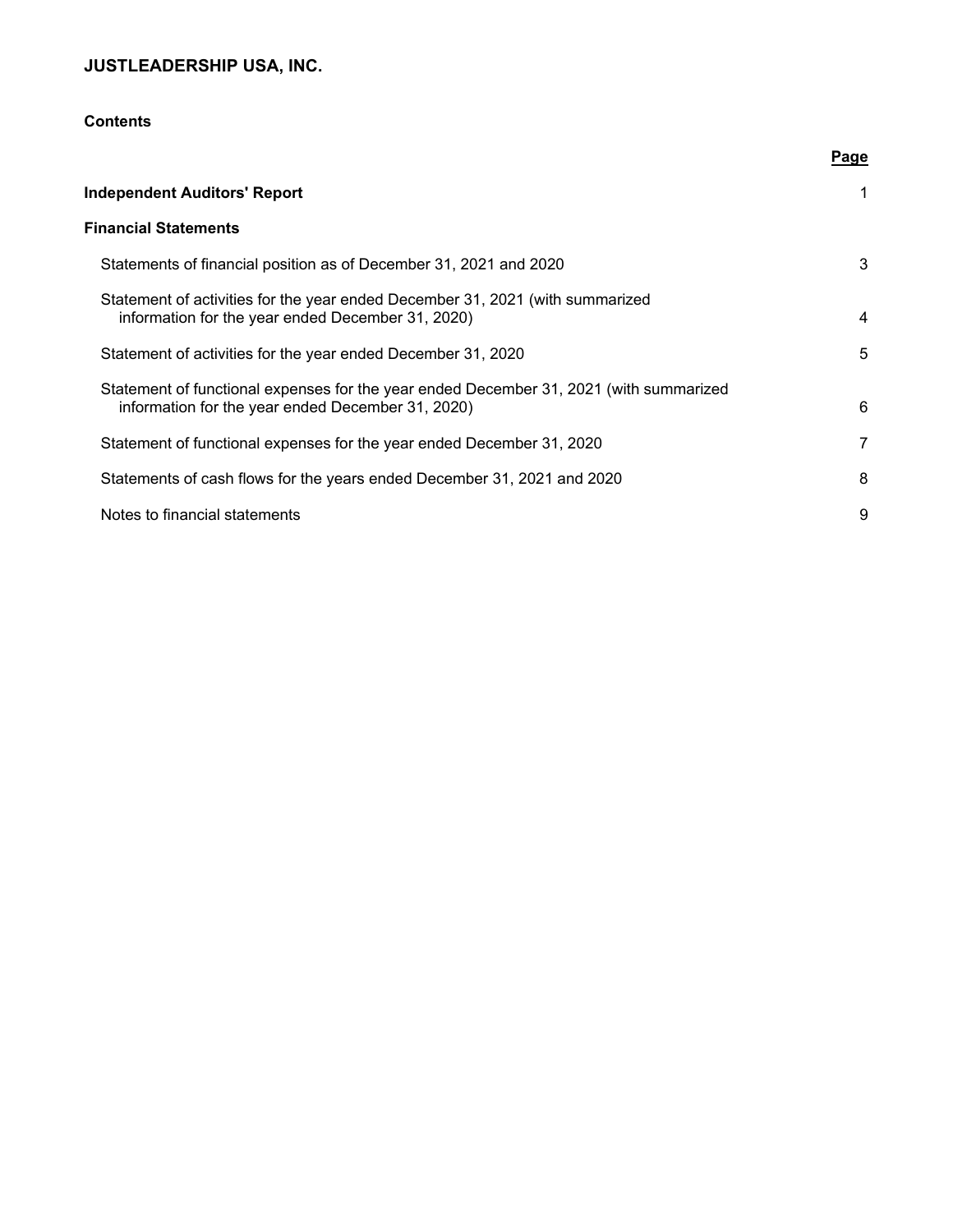# **EISNER AMPER**

# **INDEPENDENT AUDITORS' REPORT**

Board of Directors of JustLeadershipUSA, Inc.

## **Report on the Audit of the Financial Statements**

## *Opinion*

We have audited the financial statements of JustLeadershipUSA, Inc. ("JLUSA"), which comprise the statements of financial position as of December 31, 2021 and 2020, and the related statements of activities, functional expenses and cash flows for each of the years then ended, and the related notes to the financial statements.

In our opinion, the financial statements referred to above present fairly, in all material respects, the financial position of JLUSA as of December 31, 2021 and 2020, and the changes in its net assets and its cash flows for each of the years then ended in accordance with accounting principles generally accepted in the United States of America.

# *Basis for Opinion*

We conducted our audits in accordance with auditing standards generally accepted in the United States of America ("GAAS"). Our responsibilities under those standards are further described in the Auditors' Responsibilities for the Audit of the Financial Statements section of our report. We are required to be independent of JLUSA and to meet our other ethical responsibilities, in accordance with the relevant ethical requirements relating to our audits. We believe that the audit evidence we have obtained is sufficient and appropriate to provide a basis for our audit opinion.

## *Responsibilities of Management for the Financial Statements*

JLUSA's management is responsible for the preparation and fair presentation of these financial statements in accordance with accounting principles generally accepted in the United States of America, and for the design, implementation, and maintenance of internal control relevant to the preparation and fair presentation of financial statements that are free from material misstatement, whether due to fraud or error.

In preparing the financial statements, management is required to evaluate whether there are conditions or events, considered in the aggregate, that raise substantial doubt about JLUSA's ability to continue as a going concern for one year after the date that the financial statements are issued.

# *Auditors' Responsibilities for the Audit of the Financial Statements*

Our objectives are to obtain reasonable assurance about whether the financial statements as a whole are free from material misstatement, whether due to fraud or error, and to issue an auditors' report that includes our opinion. Reasonable assurance is a high level of assurance, but is not absolute assurance and, therefore, is not a guarantee that an audit conducted in accordance with GAAS will always detect a material misstatement when it exists. The risk of not detecting a material misstatement resulting from fraud is higher than for one resulting from error, as fraud may involve collusion, forgery, intentional omissions, misrepresentations, or the override of internal control. Misstatements are considered material if there is a substantial likelihood that, individually or in the aggregate, they would influence the judgment made by a reasonable user based on the financial statements.

"EisnerAmper" is the brand name under which EisnerAmper LLP and Eisner Advisory Group LLC provide professional services. EisnerAmper LLP and Eisner Advisory Group LLC are independently owned firms that practice in an alternative practice structure in accordance with the AICPA Code of Professional Conduct and applicable law, regulations and professional standards. EisnerAmper LLP is a licensed CPA firm that provides attest services, and Eisner Advisory Group LLC and its subsidiary entities provide tax and business consulting services. Eisner Advisory Group LLC and its subsidiary entities are not licensed CPA firms.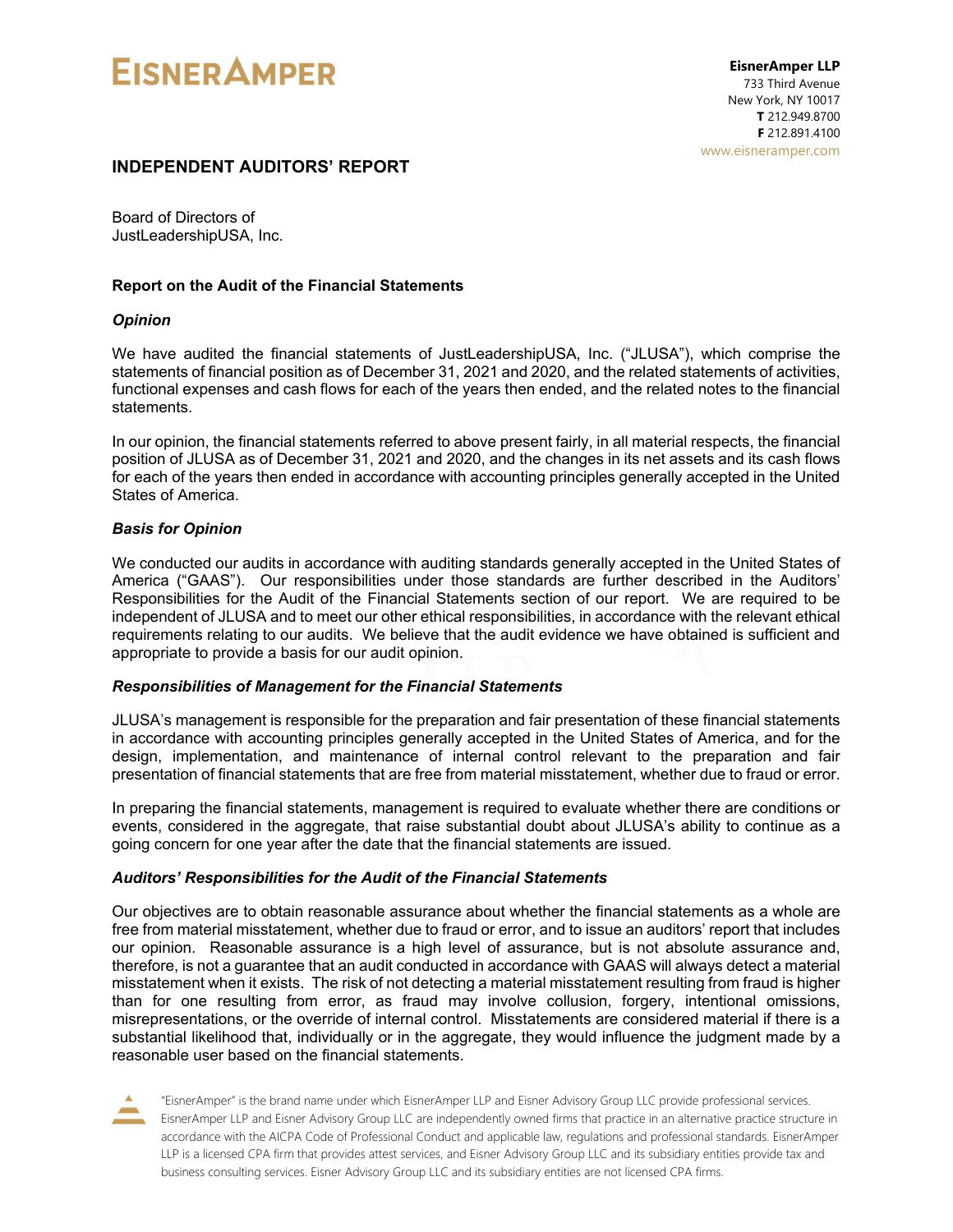# **EISNER AMPER**

In performing an audit in accordance with GAAS, we:

- Exercise professional judgment and maintain professional skepticism throughout the audit.
- Identify and assess the risks of material misstatement of the financial statements, whether due to fraud or error, and design and perform audit procedures responsive to those risks. Such procedures include examining, on a test basis, evidence regarding the amounts and disclosures in the financial statements.
- Obtain an understanding of internal control relevant to the audit in order to design audit procedures that are appropriate in the circumstances, but not for the purpose of expressing an opinion on the effectiveness of JLUSA's internal control. Accordingly, no such opinion is expressed.
- Evaluate the appropriateness of accounting policies used and the reasonableness of significant accounting estimates made by management, as well as evaluate the overall presentation of the financial statements.
- Conclude whether, in our judgment, there are conditions or events, considered in the aggregate, that raise substantial doubt about JLUSA's ability to continue as a going concern for a reasonable period of time.

We are required to communicate with those charged with governance regarding, among other matters, the planned scope and timing of the audit, significant audit findings, and certain internal control-related matters that we identified during the audit.

Eisnerfmper LLP

EISNERAMPER LLP New York, New York April 21, 2022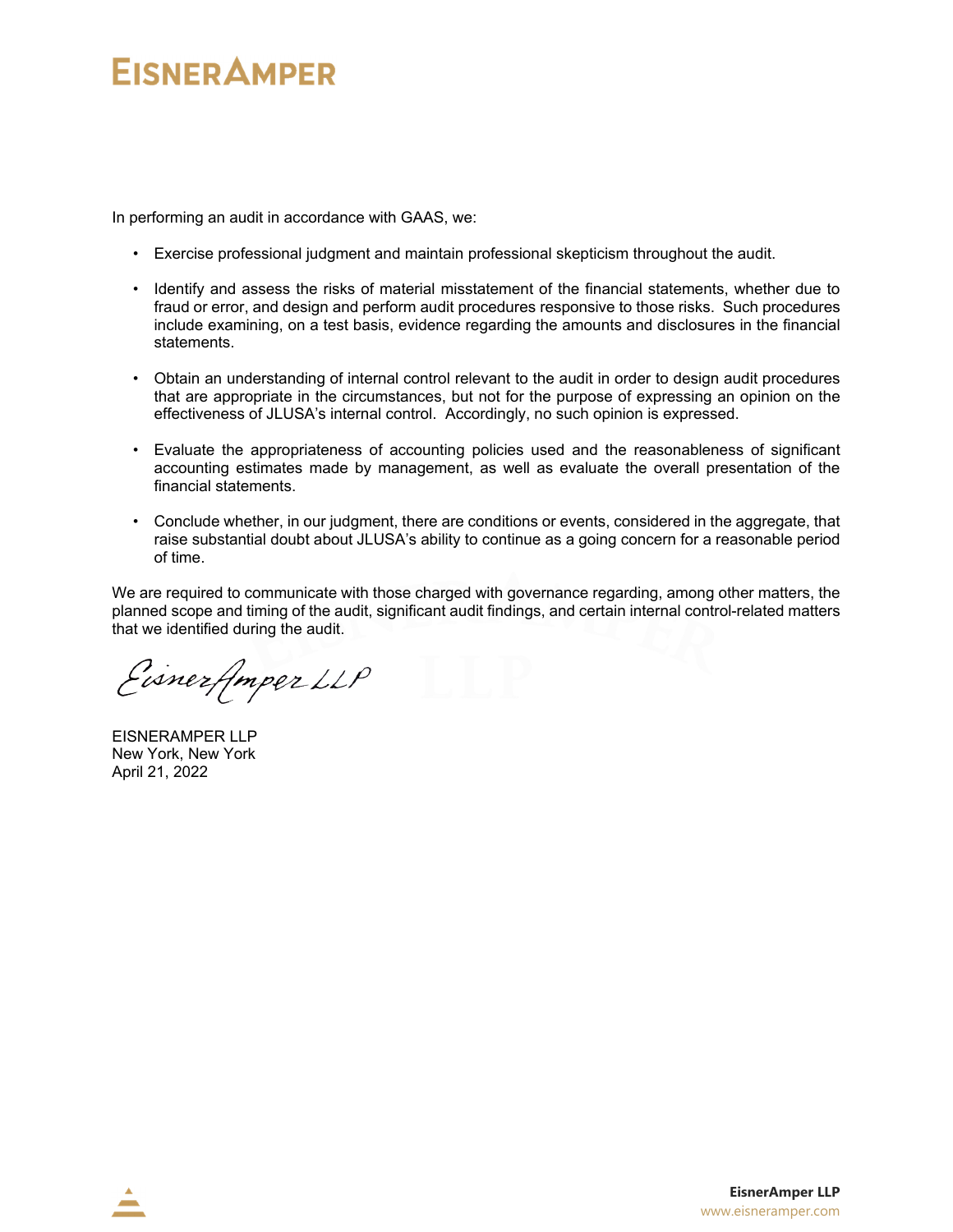# **Statements of Financial Position**

|                                                                | December 31, |           |    |           |
|----------------------------------------------------------------|--------------|-----------|----|-----------|
|                                                                |              | 2021      |    | 2020      |
| <b>ASSETS</b>                                                  |              |           |    |           |
| Cash and cash equivalents                                      | \$           | 7,200,629 | \$ | 5,942,505 |
| Contributions receivable, net                                  |              | 1,450,559 |    | 1,149,221 |
| Other receivables                                              |              | 3,000     |    | 93,542    |
| Prepaid expenses and other assets                              |              | 59,074    |    | 66,697    |
| Property and equipment, net                                    |              | 61,138    |    | 83,417    |
|                                                                |              | 8,774,400 | S  | 7,335,382 |
| <b>LIABILITIES AND NET ASSETS</b>                              |              |           |    |           |
| Liabilities:                                                   |              |           |    |           |
| Accounts payable and other liabilities                         | \$           | 303,480   | \$ | 201,132   |
| Grants payable                                                 |              |           |    | 50,000    |
| Deferred rent obligation                                       |              | 4,823     |    | 9,363     |
| Funds received in advance                                      |              |           |    | 411,725   |
| Paycheck Protection Program Ioan payable                       |              |           |    | 923,862   |
| <b>Total liabilities</b>                                       |              | 308,303   |    | 1,596,082 |
| Commitments, contingencies, and other uncertainty (see Note G) |              |           |    |           |
| Net Assets:                                                    |              |           |    |           |
| Without donor restrictions                                     |              | 5,741,973 |    | 3,820,953 |
| With donor restrictions:                                       |              |           |    |           |
| Purpose restrictions                                           |              | 1,580,642 |    | 1,067,165 |
| Time restrictions                                              |              | 1,143,482 |    | 851,182   |
| Total net assets with donor restrictions                       |              | 2,724,124 |    | 1,918,347 |
| Total net assets                                               |              | 8,466,097 |    | 5,739,300 |
|                                                                |              |           |    |           |
|                                                                | \$           | 8,774,400 | \$ | 7,335,382 |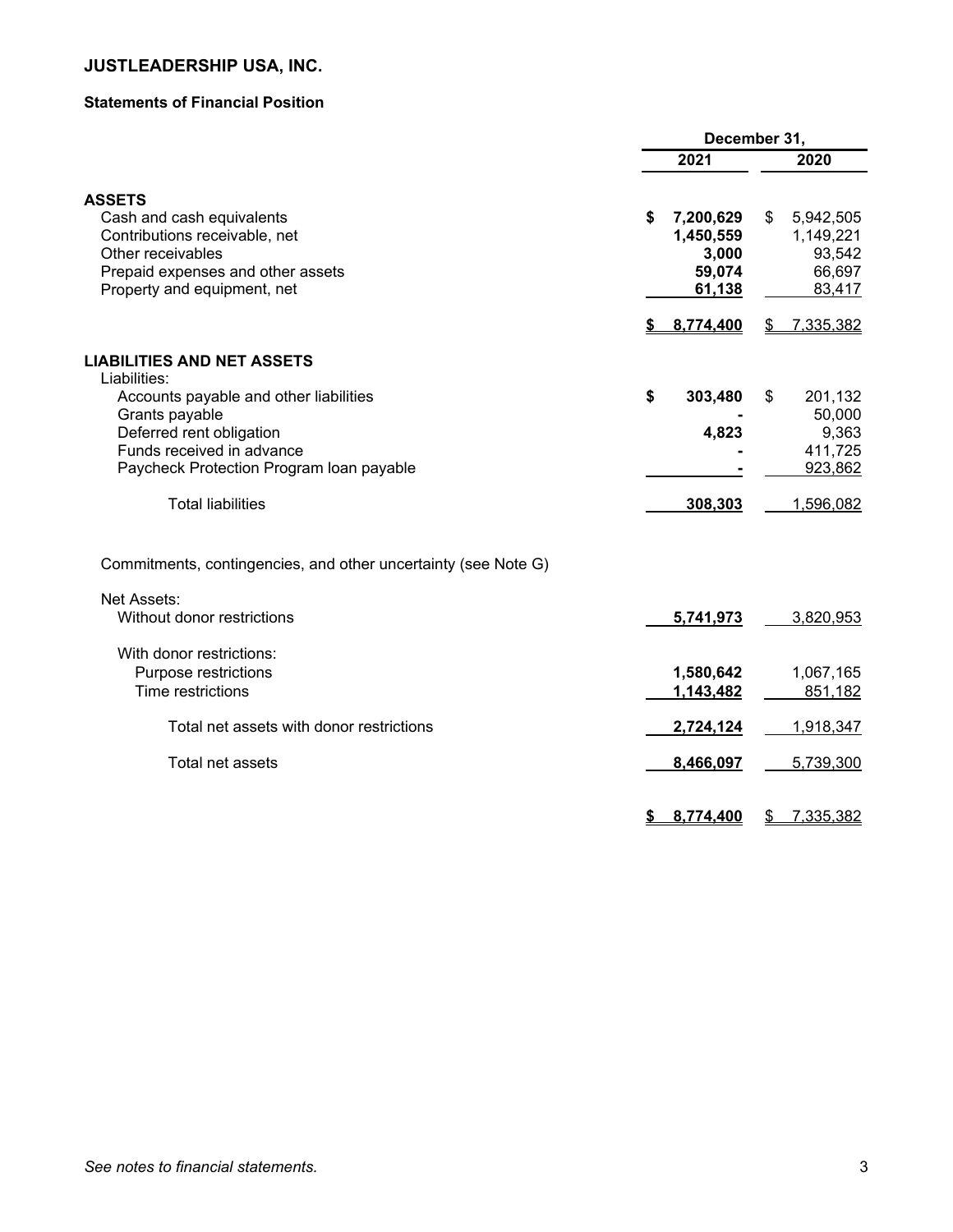# **Statement of Activities**

**Year Ended December 31, 2021** 

(with summarized information for the year ended December 31, 2020)

|                                                                               | <b>Without Donor</b> |                     |    | <b>With Donor</b>   |  | Total     |    |             |  |      |
|-------------------------------------------------------------------------------|----------------------|---------------------|----|---------------------|--|-----------|----|-------------|--|------|
|                                                                               |                      | <b>Restrictions</b> |    | <b>Restrictions</b> |  |           |    | 2021        |  | 2020 |
| <b>Public support and revenue:</b>                                            |                      |                     |    |                     |  |           |    |             |  |      |
| Contributions                                                                 | \$                   | 1,607,191           | \$ | 2,518,483           |  | 4,125,674 | \$ | 1,929,364   |  |      |
| Government grants                                                             |                      | 736,733             |    |                     |  | 736,733   |    | 338,275     |  |      |
| Special events                                                                |                      |                     |    |                     |  |           |    | 56,181      |  |      |
| Net investment gains (losses)                                                 |                      | 37                  |    |                     |  | 37        |    | (91, 073)   |  |      |
| Gain on Paycheck Protection Program Ioan forgiveness                          |                      | 1,450,784           |    |                     |  | 1,450,784 |    |             |  |      |
| In-kind donated services                                                      |                      | 21,456              |    |                     |  | 21,456    |    | 22,050      |  |      |
| Other income                                                                  |                      | 84,979              |    |                     |  | 84,979    |    | 25          |  |      |
| Total public support and revenue before net assets released from restrictions |                      | 3,901,180           |    | 2,518,483           |  | 6,419,663 |    | 2,254,822   |  |      |
| Net assets released from restrictions                                         |                      | 1,712,706           |    | (1,712,706)         |  |           |    |             |  |      |
| Total public support and revenue                                              |                      | 5,613,886           |    | 805,777             |  | 6,419,663 |    | 2,254,822   |  |      |
| <b>Expenses:</b>                                                              |                      |                     |    |                     |  |           |    |             |  |      |
| Program services:                                                             |                      |                     |    |                     |  |           |    |             |  |      |
| Grants and other related services                                             |                      | 2,468,231           |    |                     |  | 2,468,231 |    | 4,045,517   |  |      |
| Supporting services:                                                          |                      |                     |    |                     |  |           |    |             |  |      |
| Management and general                                                        |                      | 730,374             |    |                     |  | 730,374   |    | 779,503     |  |      |
| Fund-raising                                                                  |                      | 494,261             |    |                     |  | 494,261   |    | 375,604     |  |      |
| Total supporting services                                                     |                      | 1,224,635           |    |                     |  | 1,224,635 |    | 1,155,107   |  |      |
| Total expenses                                                                |                      | 3,692,866           |    |                     |  | 3,692,866 |    | 5,200,624   |  |      |
| Change in net assets                                                          |                      | 1,921,020           |    | 805,777             |  | 2,726,797 |    | (2,945,802) |  |      |
| Net assets, beginning of year                                                 |                      | 3,820,953           |    | 1,918,347           |  | 5,739,300 |    | 8,685,102   |  |      |
| Net assets, end of year                                                       |                      | 5,741,973           |    | 2,724,124           |  | 8,466,097 |    | 5,739,300   |  |      |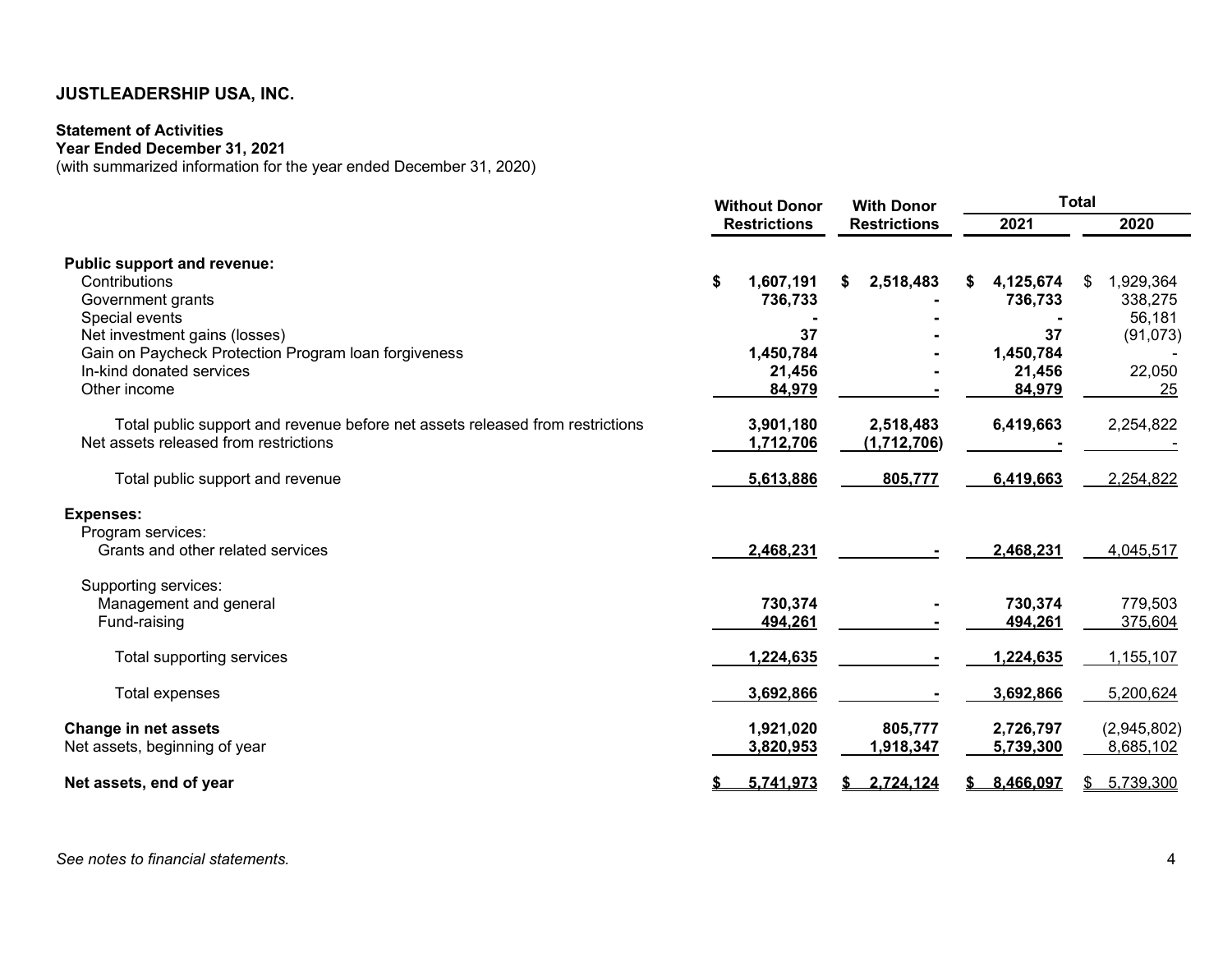## **Statement of Activities Year Ended December 31, 2020**

|                                         | <b>Without Donor</b><br><b>Restrictions</b> |           | <b>With Donor</b><br><b>Restrictions</b> |                    | <b>Total</b>    |
|-----------------------------------------|---------------------------------------------|-----------|------------------------------------------|--------------------|-----------------|
| <b>Public support and revenue:</b>      |                                             |           |                                          |                    |                 |
| Contributions                           | \$                                          | 583,644   | \$                                       | 1,345,720          | \$<br>1,929,364 |
| Government grant                        |                                             | 338,275   |                                          |                    | 338,275         |
| Special events                          |                                             | 56,181    |                                          |                    | 56,181          |
| Net investment losses                   |                                             | (91, 073) |                                          |                    | (91, 073)       |
| In-kind donated services                |                                             | 22,050    |                                          |                    | 22,050          |
| Other income                            |                                             | 25        |                                          |                    | 25              |
| Total public support and revenue before |                                             |           |                                          |                    |                 |
| net assets released from restrictions   |                                             | 909,102   |                                          | 1,345,720          | 2,254,822       |
| Net assets released from restrictions   |                                             | 2,185,011 |                                          | (2, 185, 011)      |                 |
| Re-designation of donor intent          |                                             | 3,810,199 |                                          | <u>(3,810,199)</u> |                 |
| Total public support and revenue        |                                             | 6,904,312 |                                          | (4,649,490)        | 2,254,822       |
| <b>Expenses:</b>                        |                                             |           |                                          |                    |                 |
| Program services:                       |                                             |           |                                          |                    |                 |
| Grants and related services             |                                             | 4,045,517 |                                          |                    | 4,045,517       |
| Supporting services:                    |                                             |           |                                          |                    |                 |
| Management and general                  |                                             | 779,503   |                                          |                    | 779,503         |
| Fund-raising                            |                                             | 375,604   |                                          |                    | 375,604         |
| Total supporting services               |                                             | 1,155,107 |                                          |                    | 1,155,107       |
| <b>Total expenses</b>                   |                                             | 5,200,624 |                                          |                    | 5,200,624       |
| <b>Change in net assets</b>             |                                             | 1,703,688 |                                          | (4,649,490)        | (2,945,802)     |
| Net assets, beginning of year           |                                             | 2,117,265 |                                          | 6,567,837          | 8,685,102       |
| Net assets, end of year                 | \$                                          | 3,820,953 | S                                        | 1,918,347          | \$<br>5,739,300 |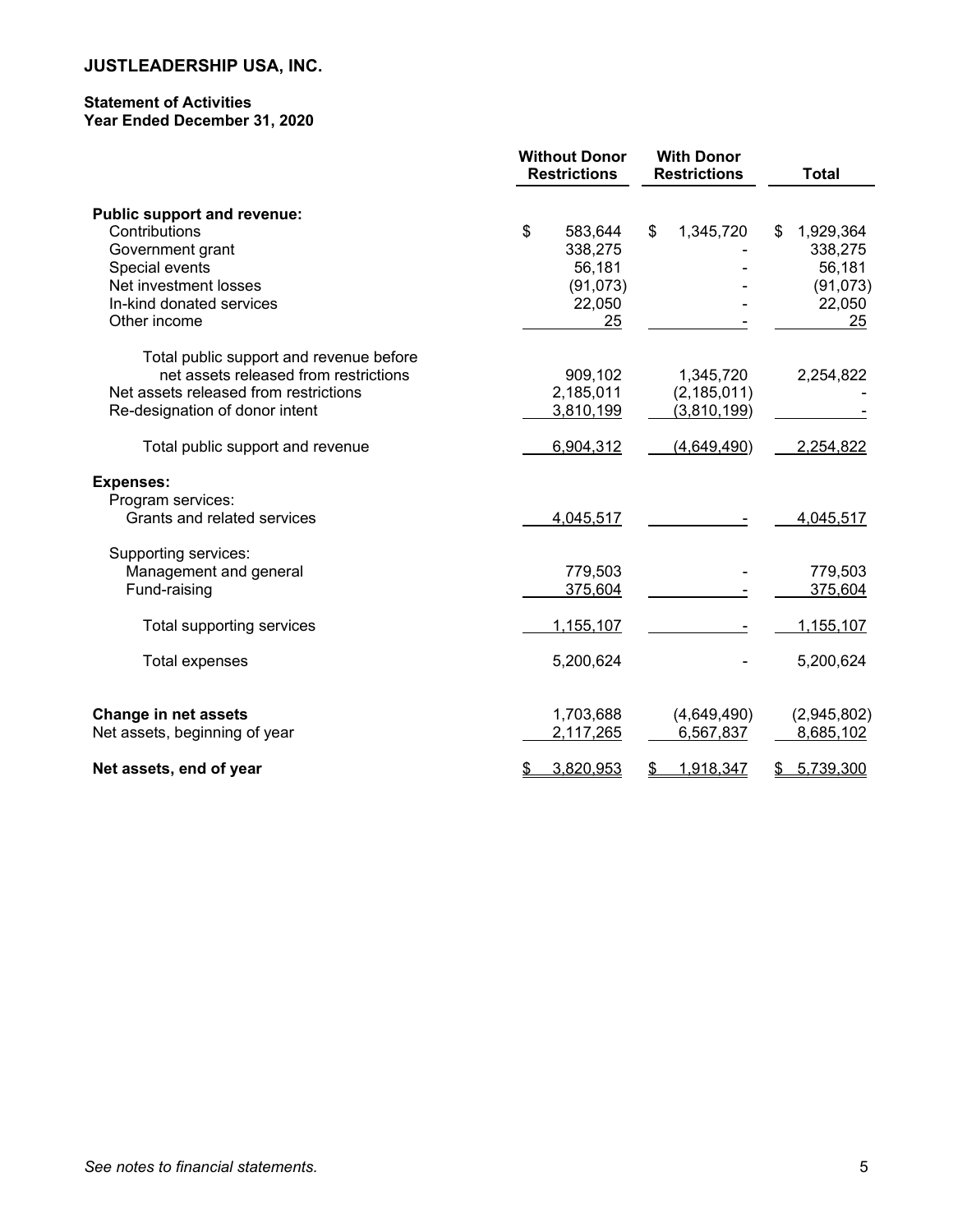### **Statement of Functional Expenses**

#### **Year Ended December 31, 2021**

(with summarized information for the year ended December 31, 2020)

|                                                                                                                                                                                                                                                                        | <b>Program Services</b> |                                                                                      | <b>Supporting Services</b> |                                                                                      |    |                                                          |    |                                                                                       |    | <b>Total Expenses</b>                                                                               |    |                                                                                                         |
|------------------------------------------------------------------------------------------------------------------------------------------------------------------------------------------------------------------------------------------------------------------------|-------------------------|--------------------------------------------------------------------------------------|----------------------------|--------------------------------------------------------------------------------------|----|----------------------------------------------------------|----|---------------------------------------------------------------------------------------|----|-----------------------------------------------------------------------------------------------------|----|---------------------------------------------------------------------------------------------------------|
|                                                                                                                                                                                                                                                                        |                         | <b>Grants and Other</b><br><b>Related Services</b>                                   |                            | <b>Management</b><br>and General                                                     |    | <b>Fund-Raising</b>                                      |    | Total<br><b>Supporting</b><br><b>Services</b>                                         |    | 2021                                                                                                |    | 2020                                                                                                    |
| <b>Salaries</b><br>Payroll taxes, and employee benefits                                                                                                                                                                                                                | \$                      | 1,192,970<br>219,935                                                                 | S.                         | 141,396<br>24,476                                                                    | S. | 327,854<br>60,173                                        | S. | 469,250<br>84,649                                                                     | S. | 1,662,220<br>304,584                                                                                | S. | 1,968,775<br>386,599                                                                                    |
| Total salaries, payroll taxes and<br>employee benefits                                                                                                                                                                                                                 |                         | 1,412,905                                                                            |                            | 165,872                                                                              |    | 388,027                                                  |    | 553,899                                                                               |    | 1,966,804                                                                                           |    | 2,355,374                                                                                               |
| Grants<br>Consulting and other professional fees<br>Office supplies and expenses<br>Occupancy and utilities<br>Travel<br>Conferences, conventions and meetings<br>Insurance<br>Advertising<br>Catering<br>Other miscellaneous expense<br>Depreciation and amortization |                         | 7,564<br>824,266<br>74,235<br>76,967<br>8,509<br>22,922<br>16,430<br>6,254<br>18,179 |                            | 345,887<br>44,392<br>60,329<br>1,787<br>25,532<br>1,948<br>2,536<br>59,812<br>22,279 |    | 33,590<br>10,525<br>56,154<br>284<br>172<br>4,515<br>994 |    | 379,477<br>54,917<br>116,483<br>2,071<br>25,704<br>6,463<br>2,536<br>60,806<br>22,279 |    | 7,564<br>1,203,743<br>129,152<br>193,450<br>10,580<br>48,626<br>22,893<br>8,790<br>78,985<br>22,279 |    | 454,981<br>1,622,791<br>144,389<br>224,436<br>64,918<br>193,003<br>21,471<br>12,894<br>82,334<br>24,033 |
| Total expenses per statement of activities                                                                                                                                                                                                                             |                         | 2,468,231                                                                            |                            | 730,374                                                                              |    | 494,261                                                  |    | 1,224,635                                                                             |    | 3,692,866                                                                                           |    | 5,200,624                                                                                               |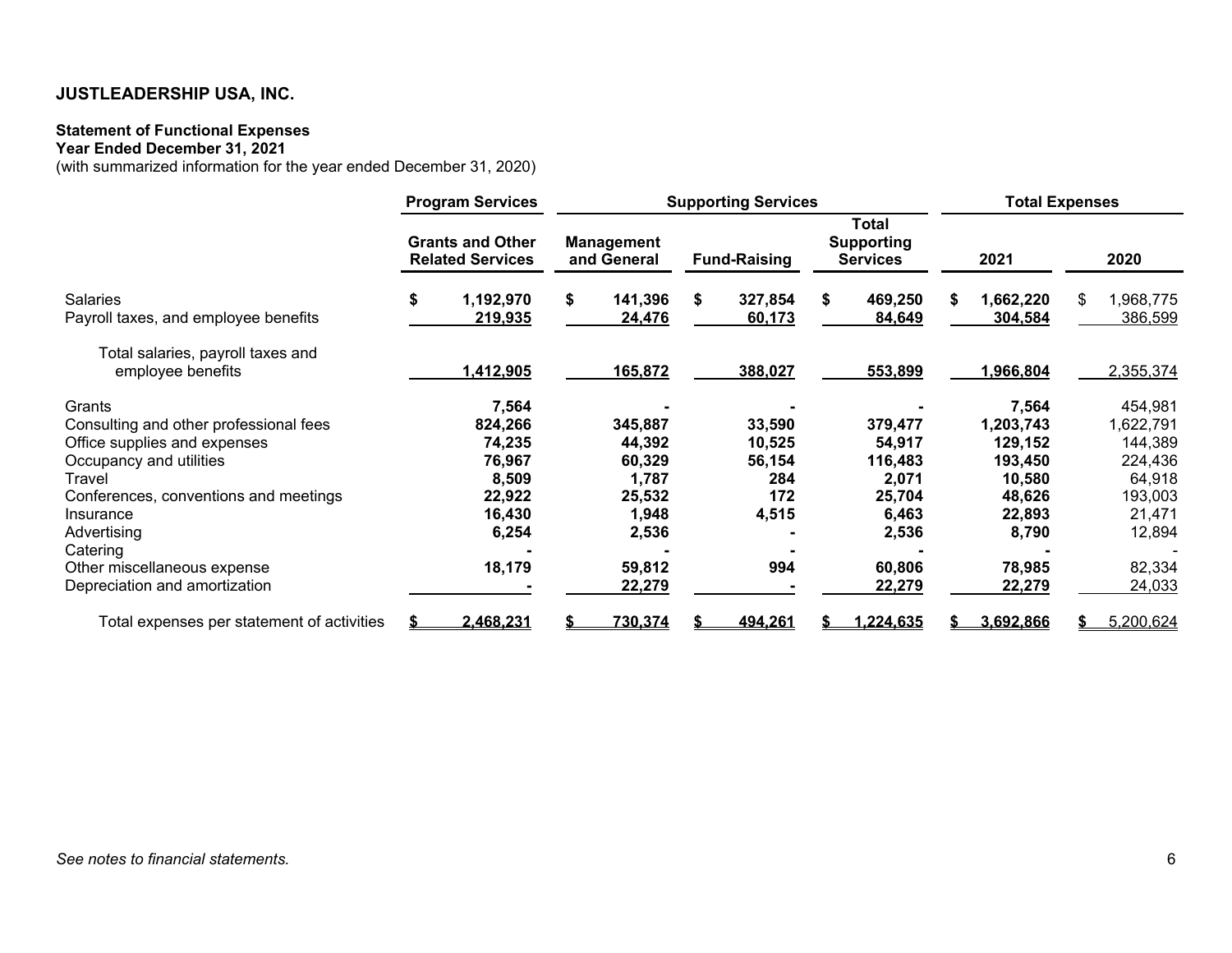#### **Statement of Functional Expenses Year Ended December 31, 2020**

|                                                     | Program<br><b>Services</b>                                   | <b>Supporting Services</b>       |                         |                                                      |                        |
|-----------------------------------------------------|--------------------------------------------------------------|----------------------------------|-------------------------|------------------------------------------------------|------------------------|
|                                                     | <b>Grants and</b><br><b>Other Related</b><br><b>Services</b> | <b>Management</b><br>and General | <b>Fund-</b><br>Raising | <b>Total</b><br><b>Supporting</b><br><b>Services</b> | <b>Total</b>           |
| Salaries:<br>Payroll taxes and employee benefits    | \$<br>1,563,403<br>306,998                                   | \$<br>160,811<br>31,578          | 244,561<br>\$<br>48,023 | 405,372<br>\$<br>79,601                              | \$1,968,775<br>386,599 |
| Total salaries, payroll taxes and employee benefits | 1,870,401                                                    | 192,389                          | 292,584                 | 484,973                                              | 2,355,374              |
| Grants                                              | 454,981                                                      |                                  |                         |                                                      | 454,981                |
| Professional and consulting fees                    | 1,300,488                                                    | 252,653                          | 69,650                  | 322,303                                              | 1,622,791              |
| Office supplies and expenses                        | 82,746                                                       | 54,607                           | 7,036                   | 61,643                                               | 144,389                |
| Occupancy and utilities                             | 47,138                                                       | 177,298                          |                         | 177,298                                              | 224,436                |
| Travel                                              | 60,013                                                       | 4,289                            | 616                     | 4,905                                                | 64,918                 |
| Conferences, conventions and meetings               | 189,214                                                      | 3,564                            | 225                     | 3,789                                                | 193,003                |
| Insurance                                           | 17,050                                                       | 1,754                            | 2,667                   | 4,421                                                | 21,471                 |
| Advertising                                         | 12,894                                                       |                                  |                         |                                                      | 12,894                 |
| Other miscellaneous expense                         | 10,592                                                       | 68,916                           | 2,826                   | 71,742                                               | 82,334                 |
| Depreciation and amortization                       |                                                              | 24,033                           |                         | 24,033                                               | 24,033                 |
| Total expenses per statement of activities          | 4,045,517                                                    | 779,503                          | 375,604                 | 1,155,107<br>\$                                      | \$5,200,624            |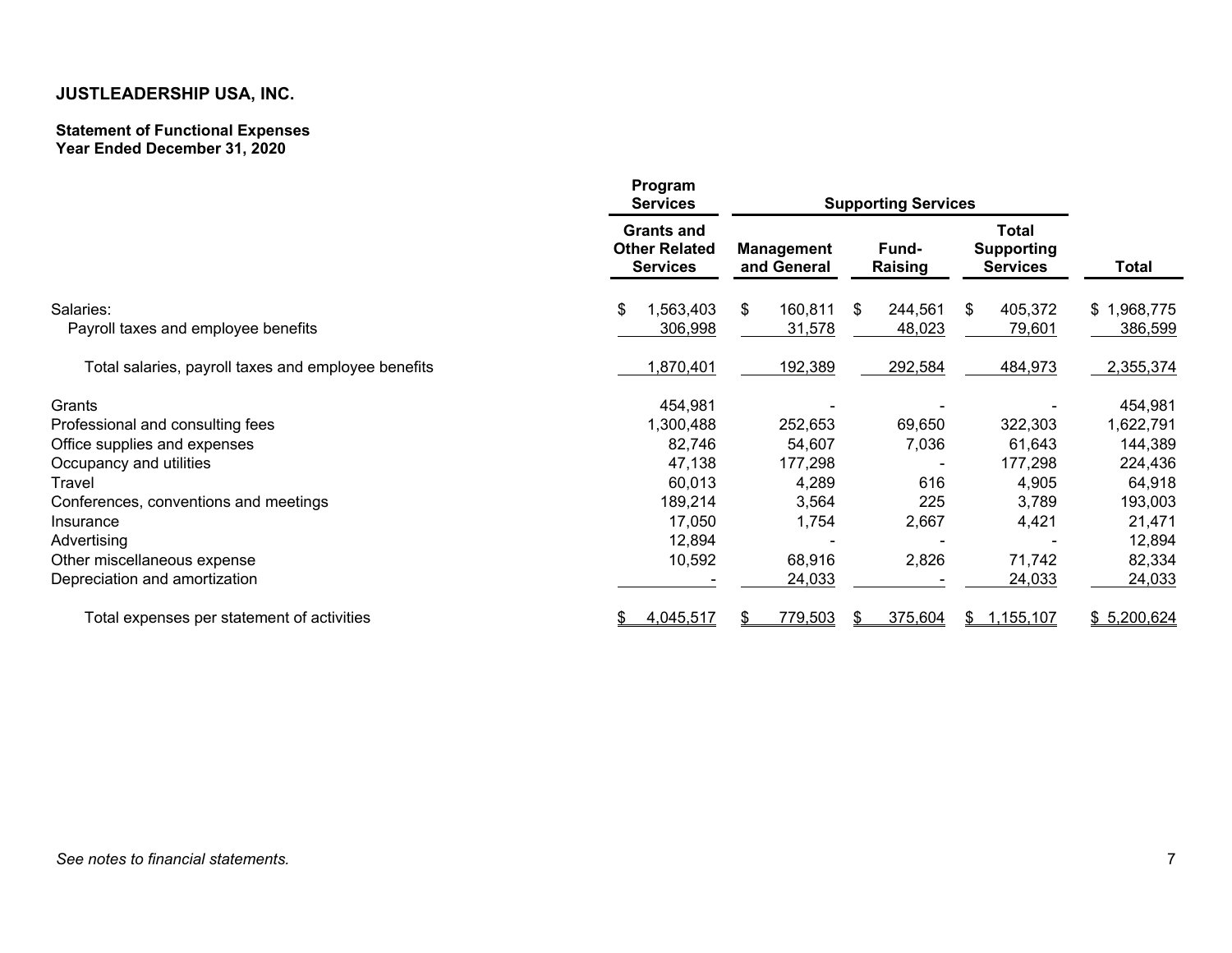# **Statements of Cash Flows**

|                                                                                   | <b>Year Ended</b><br>December 31, |             |    |             |  |
|-----------------------------------------------------------------------------------|-----------------------------------|-------------|----|-------------|--|
|                                                                                   | 2021                              |             |    | 2020        |  |
| Cash flows from operating activities:                                             |                                   |             |    |             |  |
| Change in net assets                                                              | \$                                | 2,726,797   | \$ | (2,945,802) |  |
| Adjustments to reconcile change in net assets to net cash                         |                                   |             |    |             |  |
| provided by (used in) operating activities:                                       |                                   |             |    |             |  |
| Depreciation and amortization                                                     |                                   | 22,279      |    | 24,033      |  |
| Gain on disposal of property and equipment                                        |                                   |             |    | (25)        |  |
| Realized losses on investments                                                    |                                   |             |    | 123,711     |  |
| Unrealized losses on investments                                                  |                                   |             |    | 8,096       |  |
| Gain on Paycheck Protection Program loan forgiveness<br>Changes in:               |                                   | (1,450,784) |    |             |  |
| Contributions receivable, net                                                     |                                   | (301, 338)  |    | (118, 918)  |  |
| Other receivables                                                                 |                                   | 90,542      |    | 59,458      |  |
|                                                                                   |                                   |             |    | 7,683       |  |
| Prepaid expenses and other assets                                                 |                                   | 7,623       |    |             |  |
| Accounts payable and other liabilities                                            |                                   | 102,348     |    | 103,427     |  |
| Grants payable                                                                    |                                   | (50,000)    |    | (18, 750)   |  |
| Deferred rent obligation                                                          |                                   | (4, 540)    |    | (9,831)     |  |
| Funds received in advance                                                         |                                   | (411, 725)  |    | 411,725     |  |
| Net cash provided by (used in) operating activities                               |                                   | 731,202     |    | (2,355,193) |  |
| <b>Cash flows from investing activities:</b>                                      |                                   |             |    |             |  |
| Proceeds from sales of investments                                                |                                   |             |    | 6,663,428   |  |
| Purchases of investments                                                          |                                   |             |    | (31, 995)   |  |
| Proceeds from sale of property and equipment                                      |                                   |             |    | 3,027       |  |
|                                                                                   |                                   |             |    |             |  |
| Net cash provided by investing activities                                         |                                   |             |    | 6,634,460   |  |
| <b>Cash flows from financing activities:</b>                                      |                                   |             |    |             |  |
| Repayment for Paycheck Protection Program Ioan payable                            |                                   | (8,710)     |    |             |  |
| Proceeds from Paycheck Protection Program Ioan payable                            |                                   | 535,632     |    | 923,862     |  |
| Net cash provided by financing activities                                         |                                   | 526,922     |    | 923,862     |  |
| Increase in cash and cash equivalents                                             |                                   | 1,258,124   |    | 5,203,129   |  |
| Cash and cash equivalents, beginning of year                                      |                                   | 5,942,505   |    | 739,376     |  |
| Cash and cash equivalents, end of year                                            |                                   | 7,200,629   | \$ | 5,942,505   |  |
| Supplemental disclosure of cash flow information:<br>In-kind donation of services | \$                                | 21,456      | \$ | 22,050      |  |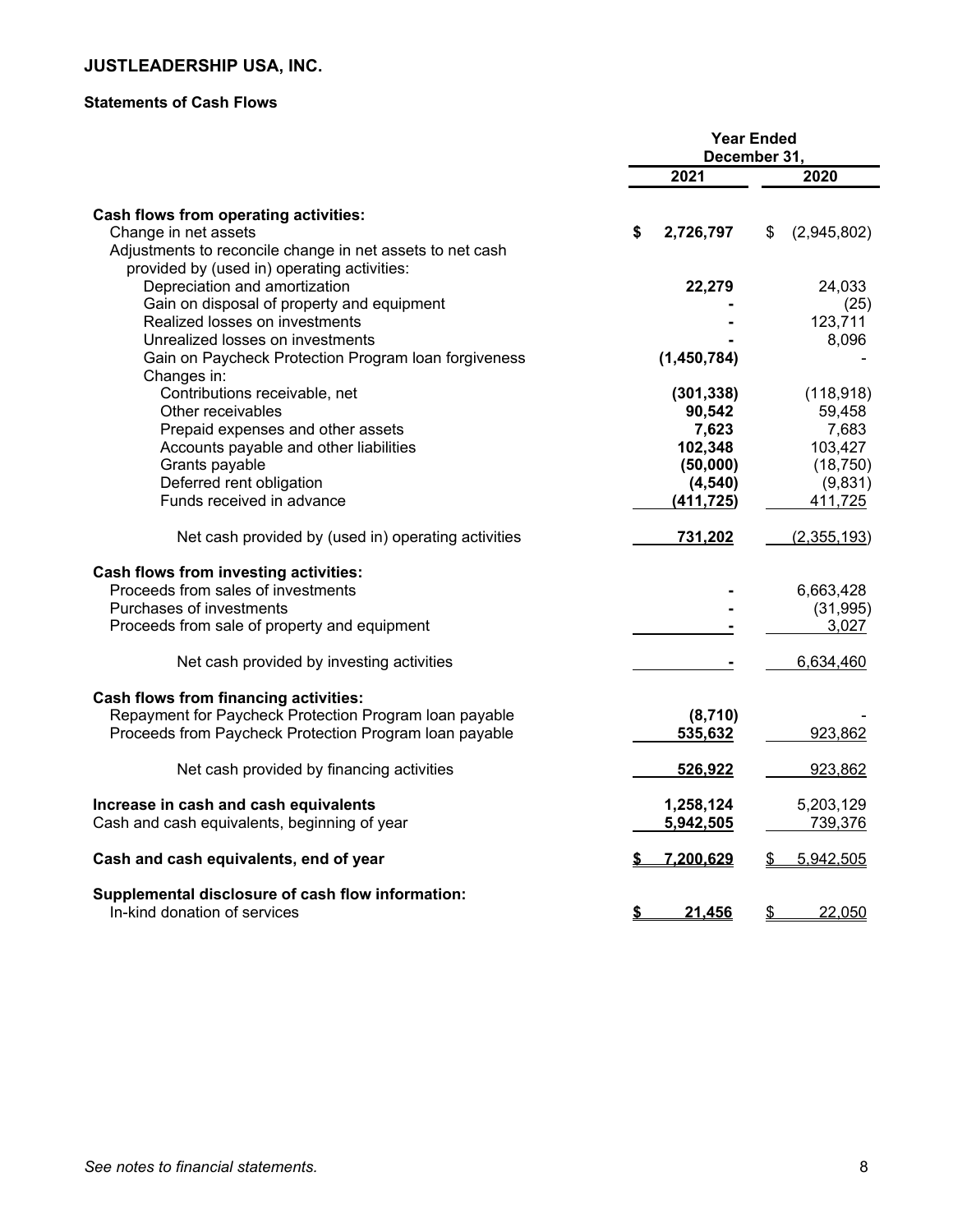**Notes to Financial Statements December 31, 2021 and 2020** 

## **NOTE A - THE ORGANIZATION AND SUMMARY OF SIGNIFICANT ACCOUNTING POLICIES**

# **[1] JLUSA:**

JustLeadershipUSA, Inc. ("JLUSA") was incorporated in the State of Delaware on September 17, 2013 as a not-for-profit organization and began full-time operations on October 1, 2015. JLUSA is dedicated to reducing crime and cutting the U.S. prison population in half by 2030. JLUSA empowers people most affected by incarceration to drive policy reform. JLUSA is exempt from federal income taxes under Section 501(c)(3) of the Internal Revenue Code (the "Code"). It is also exempt from state and local taxes under comparable laws. JLUSA is supported primarily by contributions.

# **[2] Basis of accounting:**

The financial statements of JLUSA have been prepared using the accrual basis of accounting and conform to accounting principles generally accepted in the United States of America ("U.S. GAAP"), as applicable to notfor-profit organizations.

# **[3] Use of estimates:**

The preparation of financial statements in conformity with U.S. GAAP requires management to make estimates and assumptions that affect the reported amounts of assets, liabilities, public support and revenue and expenses, as well as the disclosure of contingent assets and liabilities. Actual results could differ from those estimates.

## **[4] Cash and cash equivalents:**

JLUSA considers all highly liquid investments with an original maturity of three months or less when purchased to be cash equivalents.

## **[5] Investments:**

JLUSA's investments in fixed income mutual funds have been reported at their fair values as of year-end. During 2020, JLUSA fully redeemed its fixed income mutual funds.

Investment transactions are recorded on a trade-date basis. Realized gains and losses on investments sold and unrealized appreciation and depreciation on investments held are reported in the statements of activities as increases or decreases in net assets without donor restrictions, unless their use is restricted through donor stipulation. Realized gains and losses on investments are determined by comparison of the cost at the time of acquisition to proceeds at the time of disposition. Unrealized gains and losses on investments are determined by comparing the investment's cost to the fair value at the end of each year. The earnings from dividends and interest are recognized when earned. Investment expenses are embedded within mutual fund transactions.

## **[6] Property and equipment:**

Property and equipment are reported at their original costs at dates of acquisition, or, if contributed, at their fair values at the dates of donation, net of accumulated depreciation and amortization. JLUSA capitalizes assets with a cost of \$5,000 or more, whereas minor costs for repairs and maintenance are expensed as incurred. Depreciation of equipment and furniture and fixtures is provided using the straight-line method over the estimated useful lives of the assets of five years. Amortization of leasehold improvements is provided using the straight-line method over the remaining lease term, or the useful lives of the improvements, whichever is shorter.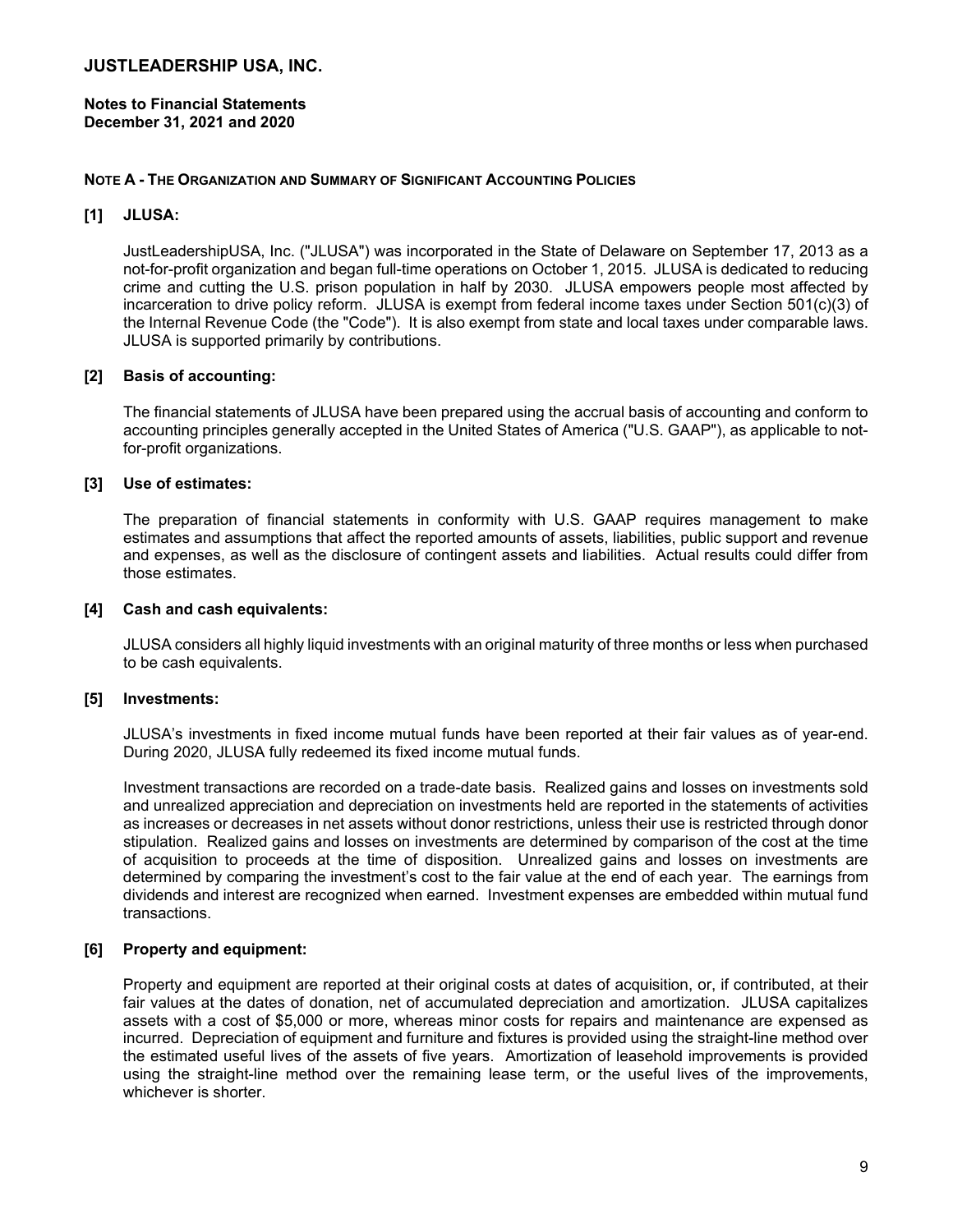**Notes to Financial Statements December 31, 2021 and 2020** 

# **NOTE A - THE ORGANIZATION AND SUMMARY OF SIGNIFICANT ACCOUNTING POLICIES (CONTINUED)**

# **[6] Property and equipment: (continued)**

Management evaluates the recoverability of the investment in long-lived assets on an on-going basis and recognizes any impairment in the year of determination. There were no triggering events occurring to property and equipment requiring management to test for, or adjust for impairment losses during 2021 or 2020 requiring management to test for impairment that would require any adjustments to property and equipment. However, it is reasonably possible that relevant conditions could change in the near term and necessitate a change in management's estimate of the recoverability of these assets.

# **[7] Accrued vacation:**

Employees accrue vacation each year based on tenure. JLUSA's employees are entitled to be paid for unused vacation up to eighty hours if they leave the Organization. Accrued vacation is a liability that represents JLUSA's obligation for the cost of unused employee vacation time payable in the event of the employee's departure. Due to COVID-19, during 2020, the policy was to allow employees to carryover additional days. At December 31, 2021 and 2020, the accrued vacation obligation was approximately \$41,000 and \$67,000, respectively, and was reported as part of accounts payable and accrued expenses in the statements of financial position.

# **[8] Deferred rent obligation:**

For financial reporting purposes, the aggregate minimum rent expenses are recognized using the straight-line method over the term of the lease. The accumulative difference between rent expenses incurred by JLUSA and the rental amounts actually paid, which is attributable to scheduled rent increases, is reported as deferred rent obligation in the accompanying statements of financial position. Deferred rent for 2021 and 2020 was approximately \$5,000 and \$9,000, respectively.

## **[9] Paycheck Protection Program loan payable:**

On March 27, 2020, Congress enacted the Coronavirus Aid, Relief, and Economic Security Act ("CARES Act"). The Paycheck Protection Program ("PPP") established by the CARES Act, implemented by the U.S. Small Business Administration ("SBA"), provided businesses, including certain not-for-profit organizations, with funds to pay payroll and other costs during the coronavirus ("COVID-19") outbreak.

There are two acceptable methods for accounting for the PPP proceeds received under the CARES Act. Entities can elect to treat the funds as a loan or as a conditional contribution.

During 2020, JLUSA applied for and received a PPP loan of \$923,862. JLUSA elected to record the PPP funds received in 2020 as a loan under the Financial Accounting Standards Board's (the "FASB") Accounting Standards Codification ("ASC") 470, *Debt*. In addition, during 2021, JLUSA applied for and received a Second Draw PPP loan in the amount of \$535,632. JLUSA applied for forgiveness of both loans during 2021 and received partial forgiveness of its First Draw loan from the bank and the SBA in the amount of \$915,152 and full forgiveness of its Second Draw loan of \$535,632. Accordingly, the forgiven amounts are reflected as a gain on PPP loan forgiveness on the statements of activities as of December 31, 2021.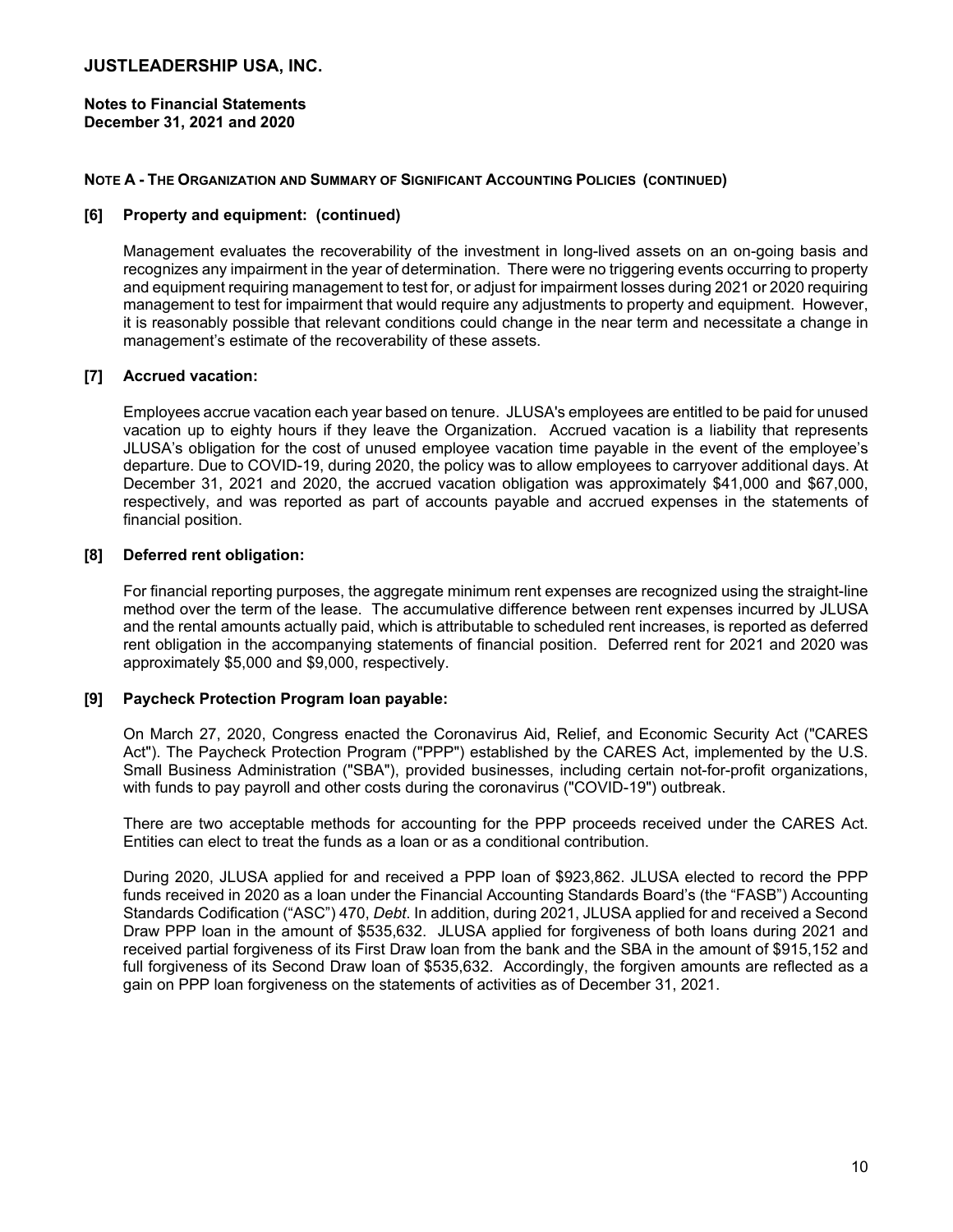**Notes to Financial Statements December 31, 2021 and 2020** 

## **NOTE A - THE ORGANIZATION AND SUMMARY OF SIGNIFICANT ACCOUNTING POLICIES (CONTINUED)**

## **[10] Net assets:**

*(i) Net assets without donor restrictions:* 

Net assets without donor restrictions represent those resources that are not subject to donor restrictions and are available for current operations.

*(ii) Net assets with donor restrictions:* 

Net assets with donor restrictions represent those resources that have been restricted by donors for specific purposes and/or a specific period of time. When a donor restriction expires, that is, when a stipulated time restriction ends or a purpose restriction is accomplished, net assets with donor restrictions are reclassified as net assets without donor restrictions and are reported in the statements of activities as net assets released from restriction. Contributions with donor restrictions, the requirements of which are met in the year of donation, are reported as net assets without donor restrictions.

## **[11] Revenue recognition:**

## *(i) Contributions, grants, and pledges:*

Contributions and grants are recognized as revenue upon the receipt of cash, other assets or of unconditional pledges and are considered without donor restrictions, unless specifically restricted for purpose or time by the donor. Contributions and grants to be received over periods longer than a single year are discounted at an interest rate commensurate with the risk involved. Conditional contributions and grants, such as government contract reimbursement grants and other similar funding, are recorded when the conditions have been met. Amounts received in advance of JLUSA having met a donor's condition or other necessary events taking place are recorded in the statements of financial position as funds received in advance. Management annually assesses the collectability of the pledges and provides for an allowance, when necessary, using management's estimate of potential defaults.

*(ii) In-kind donations:* 

For recognition of donated services in JLUSA's financial statements, such services must: (i) create or enhance non-financial assets; and (ii) typically need to be acquired if not provided by donation. Additionally, recognition of donated services must: (i) require a specialized skill, and (ii) be provided by individuals possessing these skills.

Donated services are recorded as support at their estimated fair values at the dates of donation and are reported as both contributions and expenses in the statements of activities.

*(iii) Special events:* 

Gross proceeds paid by attendees at special events held as fundraising activities represents contribution revenue, as well as the payment of the direct costs of the benefits received by the attendee, referred to as "direct benefits to donors". Special event income is reported net of the direct benefits to donors. Special event revenues, other than contributions, applicable to a future year, are recognized as revenue in the year a special event takes place. There were no special events income during 2021, and due to the pandemic, the special event in 2020 was held virtually, and accordingly, there were no direct benefits to donors.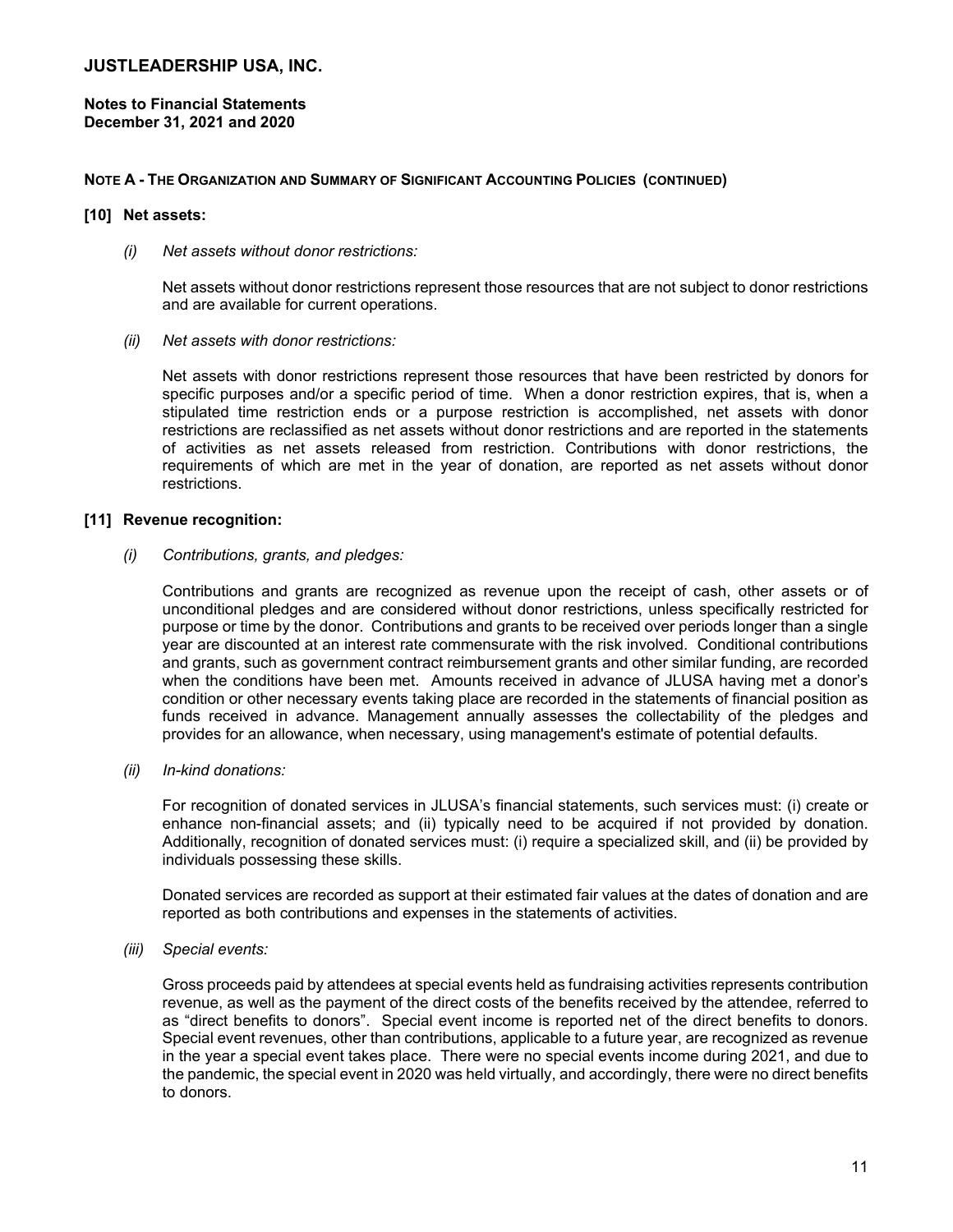## **Notes to Financial Statements December 31, 2021 and 2020**

## **NOTE A - THE ORGANIZATION AND SUMMARY OF SIGNIFICANT ACCOUNTING POLICIES (CONTINUED)**

## **[12] Functional allocation of expenses:**

The costs of providing JLUSA's program and supporting services are reported on a natural and functional basis in the statements of functional expenses. Accordingly, costs that are directly attributable to a specific functional area of JLUSA are reported as an expense to the appropriate program or supporting service. Natural expenses attributable to more than one functional expense category have been allocated among the program and supporting services based on the full-time employee equivalent method, percent of time spent by employees, or square footage, as applicable. Accordingly, salaries and benefits have been allocated based on time and effort, whereas occupancy, office supplies and expenses, insurance, depreciation and amortization were allocated based on square footage.

# **[13] Grants and awards:**

Unconditional grants and awards are recognized as expenses in the financial statements at the time of approval. Unconditional grants and awards approved, but not yet paid are recognized as grants payable at each year-end. All amounts reported as grants payable at each year-end are payable within twelve months. JLUSA does not make multi-year grants. There were no grants payable as of December 31, 2021. Grants payable amounted to approximately \$50,000 as of December 31, 2020.

# **[14] Income taxes:**

JLUSA is subject to the provisions of the FASB's ASC Topic 740, *Income Taxes*, as it relates to accounting and reporting for uncertainty in income taxes. Because of JLUSA's general tax-exempt status, management believes ASC Topic 740 has not had, and is not expected to have, a material impact on JLUSA's financial statements.

## **[15] Upcoming accounting pronouncements:**

## *(i) Leases:*

In February 2016, the FASB issued ASU 2016-02, *Leases* (Topic 842), as amended, which supersedes the current leasing guidance and upon adoption, will require lessees to recognize right-of-use assets and lease liabilities on the statements of financial position for all leases with terms longer than 12 months. Leases will be classified as either finance or operating, with classification affecting the pattern of expense recognition in the statement of activities. Leases with a term of 12 months or less will be accounted for similar to existing guidance for operating leases today. The new standard is effective for JLUSA for the annual period beginning after December 15, 2021. The amendments in this ASU will be applied on a modified retrospective basis. Upon the adoption of the guidance, operating leases are capitalized on the statements of financial position at the present value of lease payments. The statements of financial position amount recorded for existing leases at the date of adoption of ASU 2016- 02 will be calculated using the applicable incremental borrowing rate at, or a risk free rate as an alternative to the incremental borrowing rate, the date of adoption. The impact on JLUSA's financial statements is currently being evaluated.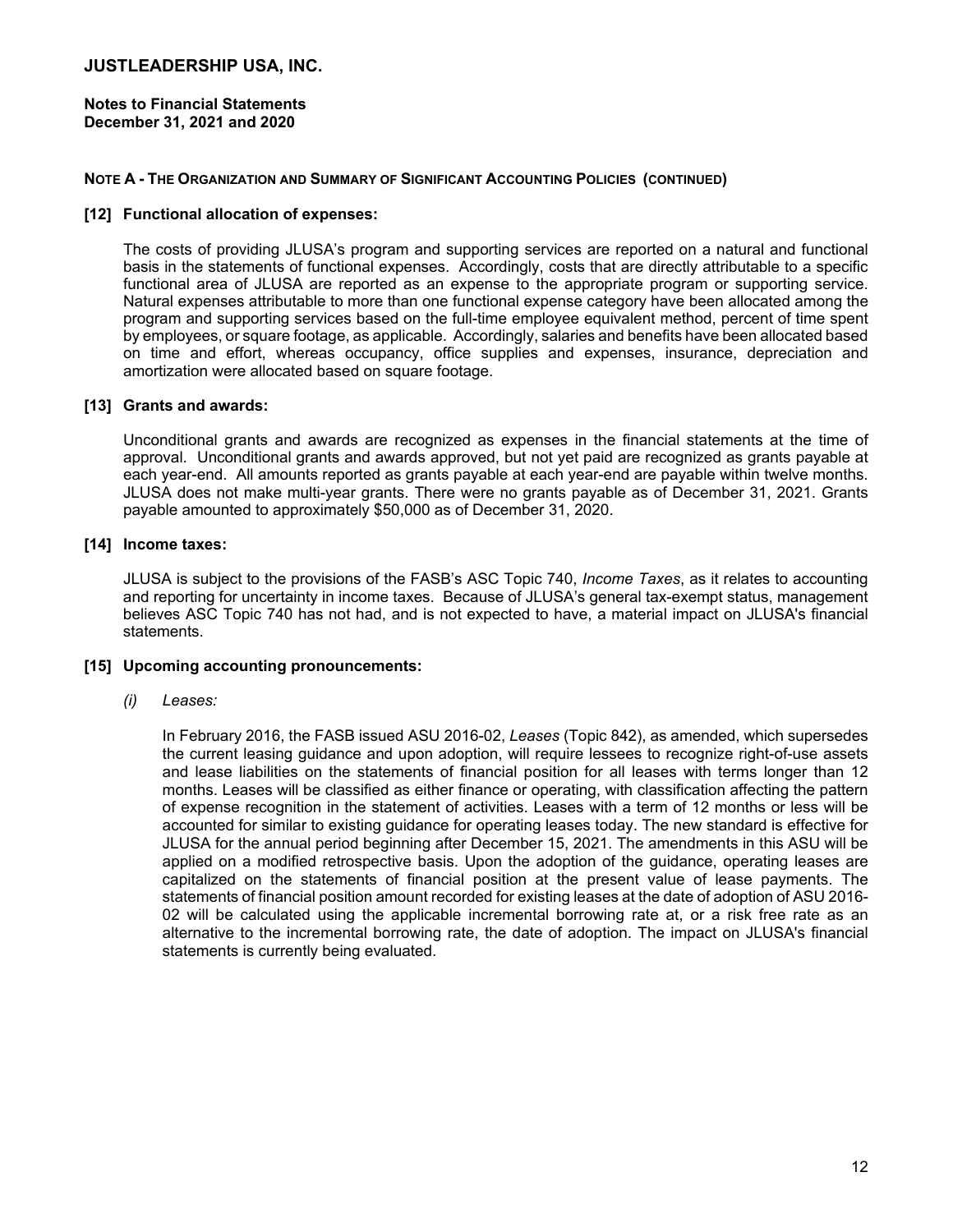**Notes to Financial Statements December 31, 2021 and 2020** 

## **NOTE A - THE ORGANIZATION AND SUMMARY OF SIGNIFICANT ACCOUNTING POLICIES (CONTINUED)**

## **[15] Upcoming accounting pronouncements: (continued)**

*(ii) Contributed nonfinancial assets:* 

In September 2020, the FASB issued ASU 2020-07, *Not-for-Profit Entities* (Topic 958): *Presentation and Disclosures by Not-for-Profit Entities for Contributed Nonfinancial Assets*, intended to improve transparency in the reporting of contributed nonfinancial assets, also known as gifts-in-kind, for not-for profit organizations. The ASU requires a not-for-profit organization to present contributed nonfinancial assets as a separate line item in the statement of activities, apart from contributions of cash or other financial assets. For each category of contributed nonfinancial assets recognized, the not-for-profit organization will need to disclose: (i) qualitative information about whether the contributed nonfinancial assets were either monetized or utilized during the reporting period. If utilized, a description of the programs or other activities in which those assets were used; (ii) the not-for-profit's policy (if any) about monetizing rather than utilizing contributed nonfinancial assets; (iii) a description of any donor-imposed restrictions associated with the contributed nonfinancial assets; (iv) the valuation techniques and inputs used to arrive at a fair value measure, in accordance with the requirements in Topic 820, *Fair Value Measurement*, at initial recognition; and (v) the principal market (or most advantageous market) used to arrive at a fair value measure, if it is a market in which the recipient entity is prohibited by a donor imposed restriction from selling or using the contributed nonfinancial assets. The amendments in this ASU will be applied on a retrospective basis and are effective for annual reporting periods beginning after June 15, 2021. Management is in the process of assessing the impact of this ASU on the financial statements.

# **[16] Subsequent events:**

JLUSA evaluated subsequent events through April 21, 2022, the date on which the financial statements were available to be issued.

## **NOTE B - CONTRIBUTIONS RECEIVABLE**

At each year-end, contributions receivable consisted of the following:

|                                                                                                      | December 31,               |                         |  |  |
|------------------------------------------------------------------------------------------------------|----------------------------|-------------------------|--|--|
|                                                                                                      | 2021                       | 2020                    |  |  |
| Less than one year<br>One to five years                                                              | \$<br>1,007,078<br>450,000 | 956,723<br>S<br>200,000 |  |  |
|                                                                                                      | 1,457,078                  | 1,156,723               |  |  |
| Reduction of pledges due in excess of one year to<br>present value, at discount rate ranging from of |                            |                         |  |  |
| 1.47% - 1.93%                                                                                        | (6, 519)                   | (7,502)                 |  |  |
|                                                                                                      | 1.450.559                  | 149.22 <sup>-</sup>     |  |  |

Based on prior experience, management expects the receivables to be fully collectible, and accordingly, no allowance for doubtful amounts has been established.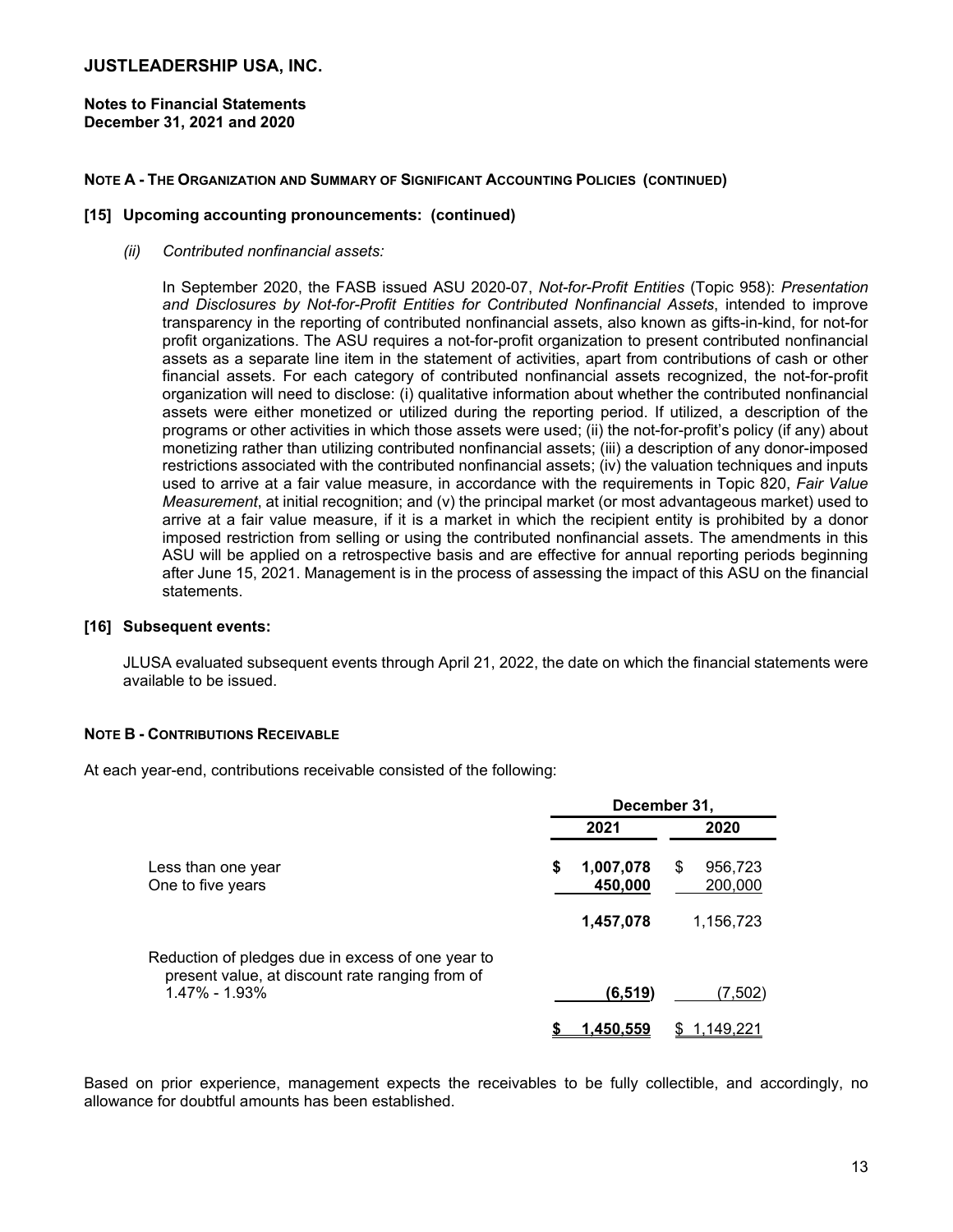### **Notes to Financial Statements December 31, 2021 and 2020**

# **NOTE C - CONDITIONAL FUNDING**

During 2020, JLUSA received a commitment of funding of \$1 million for a period of eighteen months ending September 30, 2021, from American Institutes for Research ("AIR"), funded by the Bureau of Justice Assistance-U.S. Department of Justice ("BJA"), for the BJA reentry Training and Technical Assistance ("TTA") Center program. The funding is conditional upon JLUSA's submission and AIR's approval of certain expenses, in compliance with the rules and regulations of the Office of Management and Budget ("OMB"). In 2020, funds received in advance for which the conditions have not yet been satisfied totaled \$411,725 and were reported in the accompanying statements of financial position. As of December 31, 2020, JLUSA recognized as revenue approximately \$338,000 of the total committed funding. All of the conditions were met in 2021 and, accordingly, the remaining revenue of \$662,000 was recorded during the year.

In 2019, JLUSA received a commitment of funding of \$470,000 from an unrelated organization to be paid over a two-year period. The grant is in support of the participation of individuals directly affected by the criminal justice system as reform partners in the Safety and Justice Challenge. Upon JLUSA's Board resolution approving the agreement, approximately \$118,000 was received by JLUSA. The remainder of the funding is conditional upon JLUSA meeting certain milestone provisions prior to receiving the next payment. As of December 31, 2020, JLUSA recognized as revenue approximately \$118,000 of the total committed funding. All of the conditions were met in 2021 and, accordingly, the remaining revenue of \$352,000 was recorded during the year.

# **NOTE D - PROPERTY AND EQUIPMENT**

At each year-end, property and equipment consisted of the following:

|                                                         | December 31, |                      |    |                      |  |
|---------------------------------------------------------|--------------|----------------------|----|----------------------|--|
|                                                         | 2021         |                      |    | 2020                 |  |
| <b>Furniture and fixtures</b><br>Leasehold improvements | \$           | 105,250<br>37,814    | \$ | 105,250<br>37,814    |  |
| Less: accumulated depreciation and amortization         |              | 143,064<br>(81, 926) |    | 143,064<br>(59, 647) |  |
|                                                         |              | 61.138               |    | 83.417               |  |

During 2020, JLUSA sold furniture and fixtures that were no longer in use to an unrelated party, in the amount of approximately \$3,000, which resulted in a gain on disposal of approximately \$25. There was no asset disposal during the year 2021.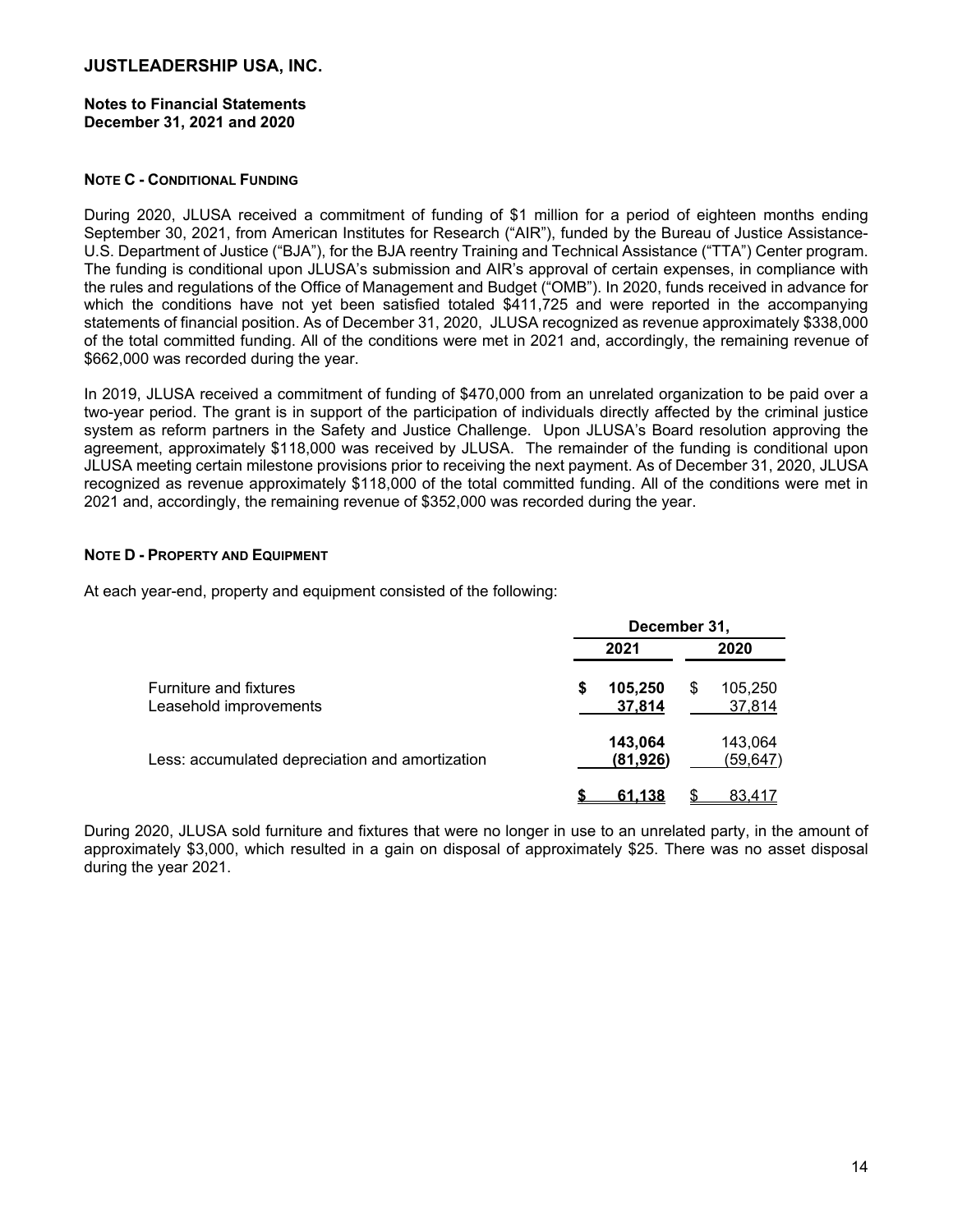# **Notes to Financial Statements December 31, 2021 and 2020**

# **NOTE E - NET ASSETS WITH DONOR RESTRICTIONS**

At each year-end, net assets with donor restrictions consisted of the following restrictions:

|                                                                                   | December 31,               |                                 |  |  |  |
|-----------------------------------------------------------------------------------|----------------------------|---------------------------------|--|--|--|
|                                                                                   | 2021                       | 2020                            |  |  |  |
| Program:<br>Jail closure campaigns<br>COVID-19 response<br>Leadership development | \$<br>108,960<br>1,471,682 | \$<br>185,358<br>304<br>881,503 |  |  |  |
| Total program                                                                     | 1,580,642                  | 1,067,165                       |  |  |  |
| Time                                                                              | 1,143,482                  | 851,182                         |  |  |  |
|                                                                                   | <u>2.724.124</u>           | <u>1,918,347</u><br>S           |  |  |  |

At each year-end, net assets were released from restrictions as follows:

|                                                                                   | December 31,                   |                                     |  |  |  |
|-----------------------------------------------------------------------------------|--------------------------------|-------------------------------------|--|--|--|
|                                                                                   | 2021                           | 2020                                |  |  |  |
| Program:<br>Jail closure campaigns<br>COVID-19 response<br>Leadership development | \$<br>76,398<br>304<br>746,341 | \$<br>774,818<br>103,196<br>510,811 |  |  |  |
| Total program                                                                     | 823,043                        | 1,388,825                           |  |  |  |
| Time                                                                              | 889,663                        | 796,186                             |  |  |  |
|                                                                                   | 1,712,706                      | 2,185,011                           |  |  |  |
| Re-designation of donor intent*                                                   |                                | 3,810,199                           |  |  |  |
|                                                                                   | <u>1.712.706</u><br>S          | 5,995,210<br>\$                     |  |  |  |

\* During 2020, a donor re-designated their prior contributions to JLUSA to net assets without donor restrictions. The net effect of the donations re-designated resulted in \$3,810,199 of previous net assets with donor restrictions to net assets without donor restrictions.

## **NOTE F - RETIREMENT PLANS**

JLUSA has a defined-contribution retirement plan, formed under Section 401(k) of the Code that covers all employees immediately upon employment. JLUSA makes matching contributions equal to the employee's salary deduction contribution, up to a 4% limit of the employee's compensation for the years for 2021 and in 2020. JLUSA's contributions to the plan for 2021 and 2020 were approximately \$46,000 and \$32,000, respectively.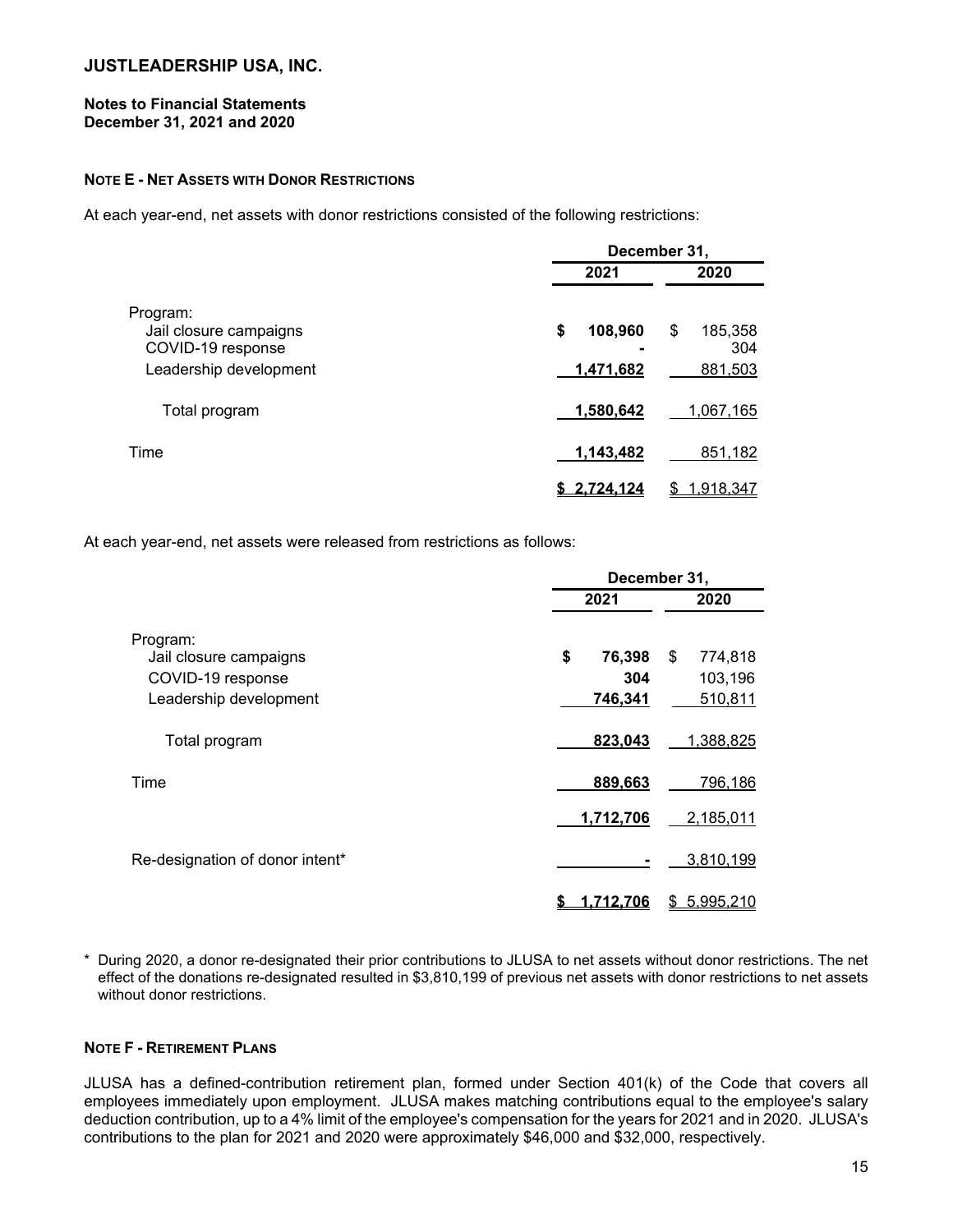**Notes to Financial Statements December 31, 2021 and 2020** 

#### **NOTE G - COMMITMENTS, CONTINGENCIES, AND OTHER UNCERTAINTY**

# **[1] Leases:**

During May 2016, JLUSA entered into an agreement to lease office space in Manhattan. The lease commenced in August 2016 and expires July 2026. The lease initially required monthly payments of \$7,120, with annual increases of 3%, under the terms of the lease. On May 17, 2018, JLUSA extended the lease agreement and expanded the amount of office space, such that the lease now required monthly payments of \$4,619, with annual increases of 3% and expires in December 2027.

At December 31, 2021, the future minimum annual lease payments for the office space in Manhattan are as follows:

| <b>Year Ending</b>   | Amount                        |
|----------------------|-------------------------------|
| 2022                 | \$<br>160,369                 |
| 2023<br>2024<br>2025 | 165,183<br>170,133<br>175,233 |
| Thereafter           | 222,000                       |
|                      |                               |

Rent expense related to the office space for 2021 and 2020 was approximately \$185,000 and \$195,000, respectively.

# **[2] Contracts:**

In the normal course of business, JLUSA enters into various contracts for professional and other services, which are typically renewable on a year-to-year basis.

## **[3] Government funding:**

Government-funded activities are subject to audit by the granting agency. For the years ended December 31, 2021 and 2020, there were no material obligations outstanding as a result of such an audit, and management believes that no material obligations will result from any future audits of such activities.

## **[4] Other uncertainty:**

The extent of the impact of the COVID-19 outbreak on the operational and financial performance of JLUSA will depend on continued future developments of the outbreak and external restrictions imposed. The potential economic impact brought by, and the duration of the COVID-19 pandemic is difficult to assess or predict and may have an adverse impact on JLUSA's operations.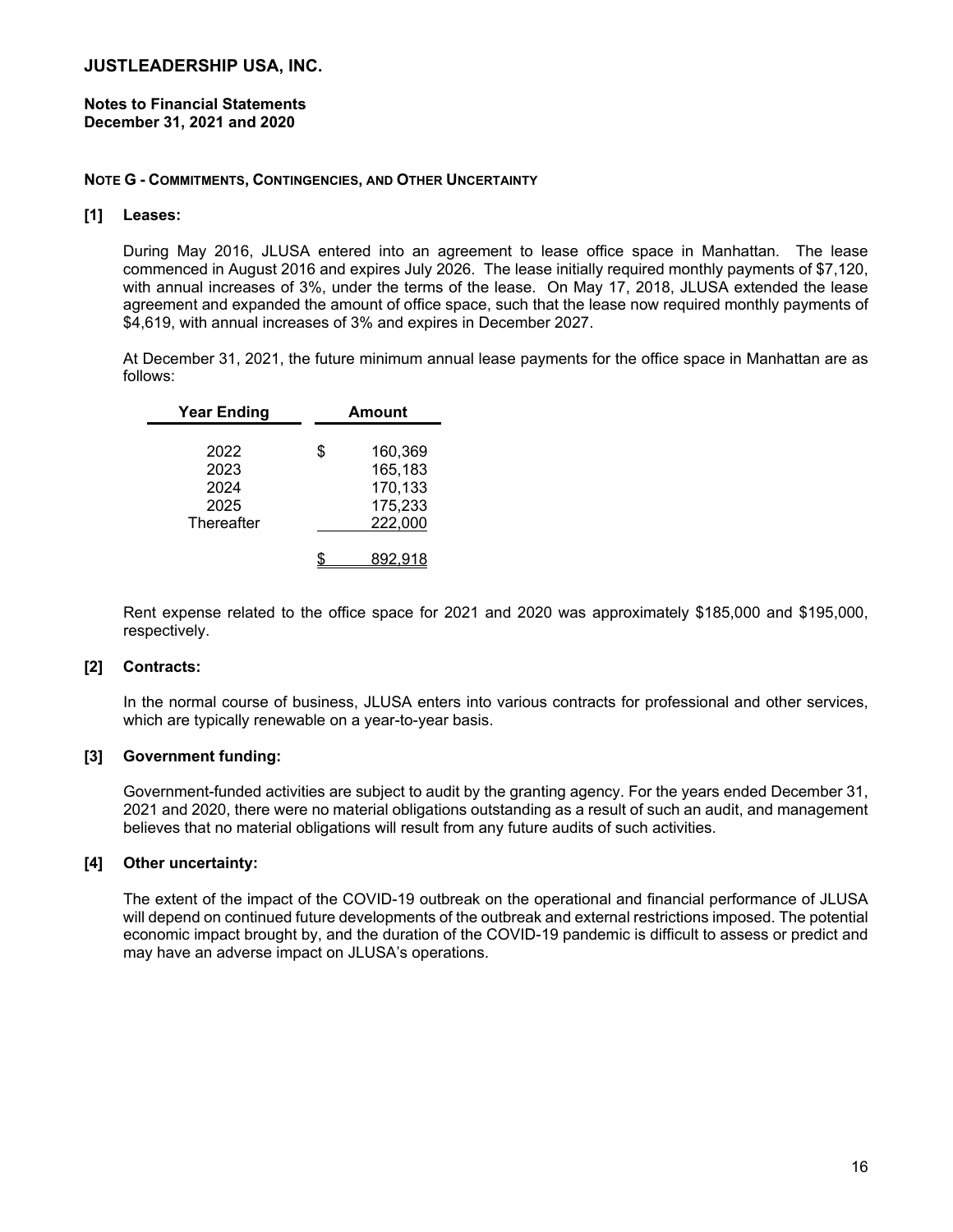# **Notes to Financial Statements December 31, 2021 and 2020**

# **NOTE H - IN-KIND DONATIONS**

During 2021 and 2020, JLUSA received donated legal services related to the negotiation of an employment contract, lease review and other miscellaneous items, as well as photography services.

## **NOTE I - CONCENTRATIONS**

# **[1] Concentration of credit risk:**

JLUSA maintains its cash and cash equivalents in a high-credit-quality financial institution, in amounts which, at times, may exceed federally insured limits. JLUSA has not experienced any losses in such accounts and management believes that JLUSA is not exposed to any significant risk of loss related to failure of this financial institution.

# **[2] Concentration in contributions and grants:**

During 2021 and 2020, JLUSA received contributions from three donors that represented approximately 54% and 50% of total contributions and grants. In addition, during 2021 and 2020, JLUSA received government funding that represented 23% and 14% of total contributions and grants, respectively.

# **NOTE J - RECOVERY OF FUNDS**

Shortly after the new President/CEO was installed in July 2019, an examination of internal financial controls and other organizational policies and procedures was initiated at her request, including those that were outsourced to third-party vendors. Through this process, it became clear that a lack of organizational infrastructure had resulted in inconsistencies, and a lack of accountability and transparency. This was most apparent in practices managed by the outsourced fiscal and human resource agents. These procedures identified certain transactions occurring in 2016 and 2017 for unexplained charges of approximately \$450,000.

JLUSA has since: i) established policies and procedures and internal controls using standard best practices; ii) informed all major donor stakeholders of the discoveries made and actions taken; iii) removed remaining threats by revamping IT systems and off-boarding third-party vendors and any JLUSA staff that had refused to cooperate with the changes; and iv) subsequent to the 2018 year-end, JLUSA was able to execute an agreement to recover \$225,000 of the unexplained 2016 and 2017 charges. As of December 31, 2020, there was an outstanding amount of \$75,000, which was fully collected in 2021.